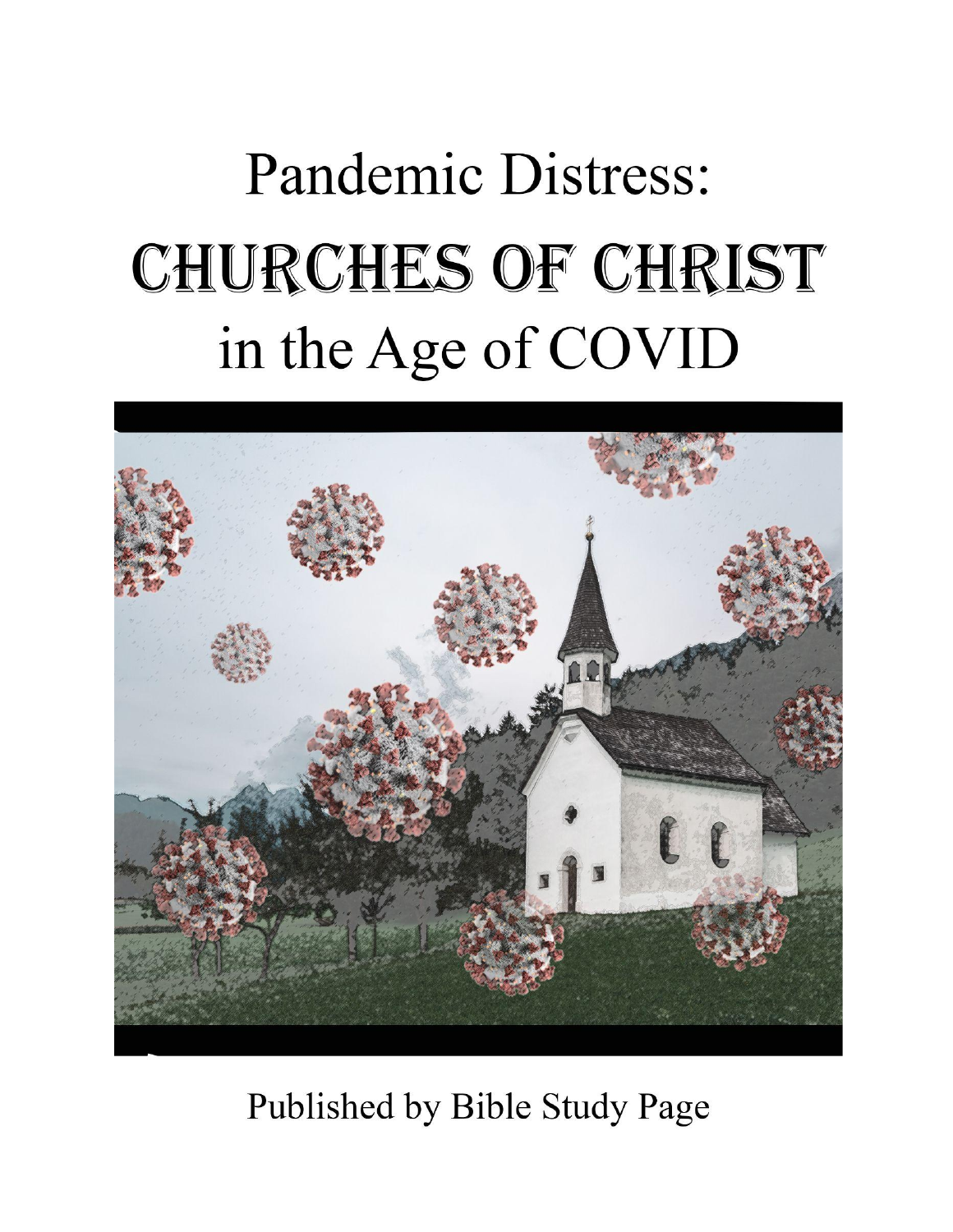# **Table of Contents**

| The survey audience contracts of the contracts of the survey and the survey audience of the survey of the survey of the survey of the survey of the survey of the survey of the survey of the survey of the survey of the surv |  |
|--------------------------------------------------------------------------------------------------------------------------------------------------------------------------------------------------------------------------------|--|
|                                                                                                                                                                                                                                |  |
|                                                                                                                                                                                                                                |  |
| The politics of church COVID-19 policies  14                                                                                                                                                                                   |  |
|                                                                                                                                                                                                                                |  |
|                                                                                                                                                                                                                                |  |
|                                                                                                                                                                                                                                |  |

*Report author: Danny Glover*

*Cover design: Kimberly J. Glover, based on a photo by Robin Spielmann at Unsplash.*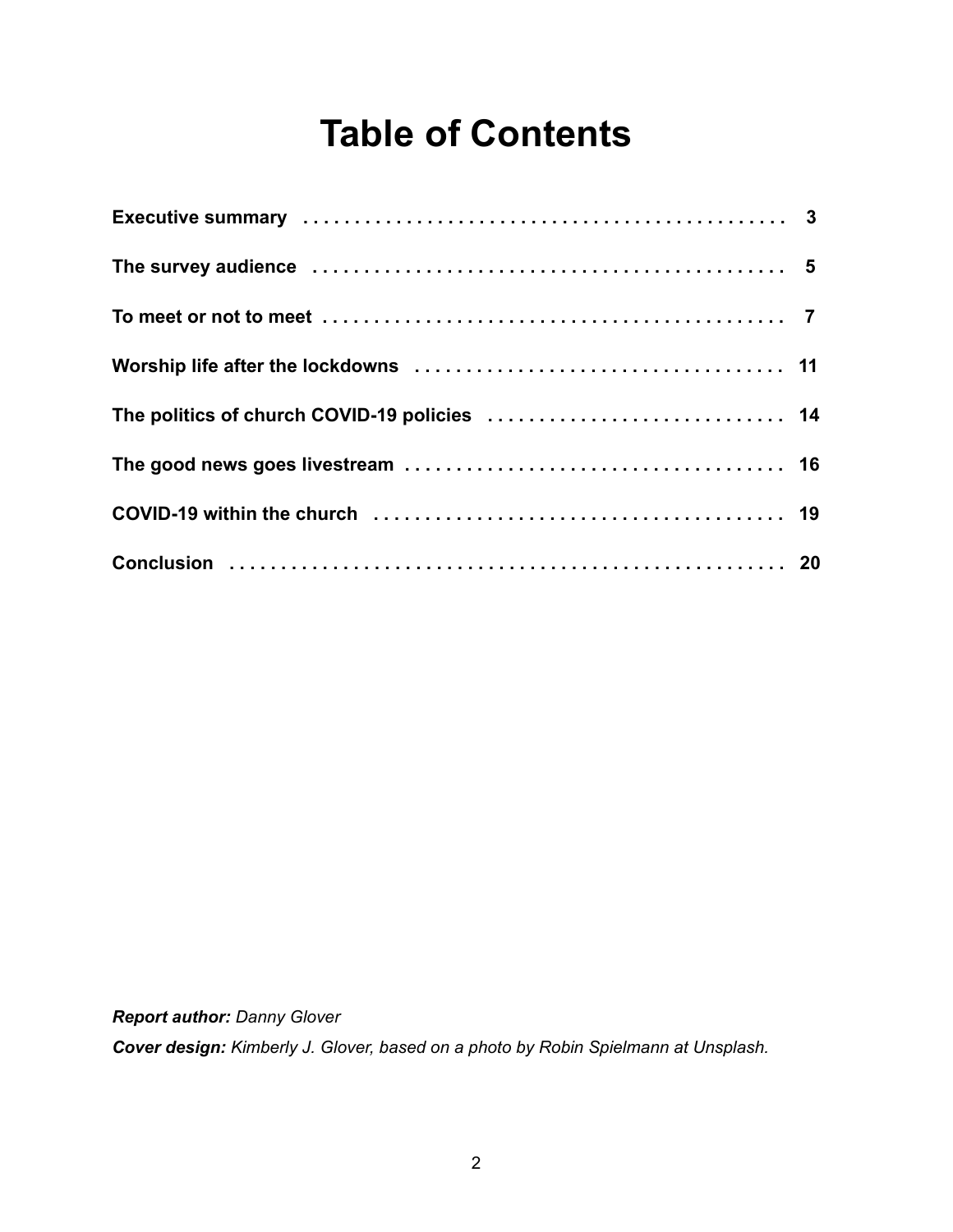# **Executive Summary**

On Jan. 19, 2020, a 35-year-old Washington man who had returned home after a family visit to Wuhan, China, reported to an [emergency](https://www.nejm.org/doi/full/10.1056/NEJMoa2001191) room with a persistent cough and fever. The next day, the U.S. Centers for Disease Control and Prevention confirmed the man had the first known case of coronavirus disease in the United States.

No one fully appreciated the potential ramifications for organized religion at the time, but within two months, the spread of the disease, known by the shorthand [COVID-19](https://www.who.int/docs/default-source/coronaviruse/situation-reports/20200211-sitrep-22-ncov.pdf?sfvrsn=fb6d49b1_2), had upended worship practices across the United States, including within churches of Christ. The federal government officially declared COVID-19 a public health [emergency](https://www.phe.gov/emergency/news/healthactions/phe/Pages/2019-nCoV.aspx) on Jan. 31, 2020, and by March, governing authorities started imposing strict limits on the number of people who could gather inside church buildings and other public facilities. [Stay-at-home](https://ballotpedia.org/State_emergency_health_orders_during_the_coronavirus_(COVID-19)_pandemic,_2021#Timeline_of_COVID-19_emergency_order_end_dates) orders quickly followed in most states, forcing churches to decide whether to assemble in defiance of the law.

Led by autonomous elderships or by collective membership decisions, churches of Christ adapted to the realities of a 21st-century pandemic. Before the lockdowns, Christians implemented health precautions inside their buildings. As statewide bans against indoor

meetings took root, some churches in warmer climates moved their Bible classes and worship services outside. Others transitioned their services online or referred their members to churches of Christ with livestreams. By late spring, churches started resuming in-person worship, albeit with extensive rules designed to deter the spread of COVID-19. Other churches still met virtually, either

"In all the steps we took, everything was done with mutual love, care and concern for each other." -- Alabama evangelist

to protect vulnerable members or because of ongoing lockdowns in their states. All of this upheaval, along with strong opinions over the health merits of lockdowns, face masks and vaccines, created angst among Christians that continues to this day.

Eighteen months into the pandemic, Bible Study Page conducted an informal survey to gauge how much impact COVID-19 has had within non-institutional churches of Christ and for how long. The survey consisted of 35 questions that explored the following topics:

- The traditional practices and membership of each participant's congregation;
- How churches changed their practices in response to pandemic lockdowns;
- How churches used audio/video technology before, during and after the pandemic;
- And how many Christians in those churches contracted and/or died of COVID-19.

While the survey showed some variety among churches in their responses to the pandemic, clear commonalities emerged. Among the congregations that canceled in-person services, most of them made that decision during a two-week period in March and stopped meeting for 10 weeks or less. Their thinking tended to be motivated primarily by a combination of the health concerns of members and government mandates.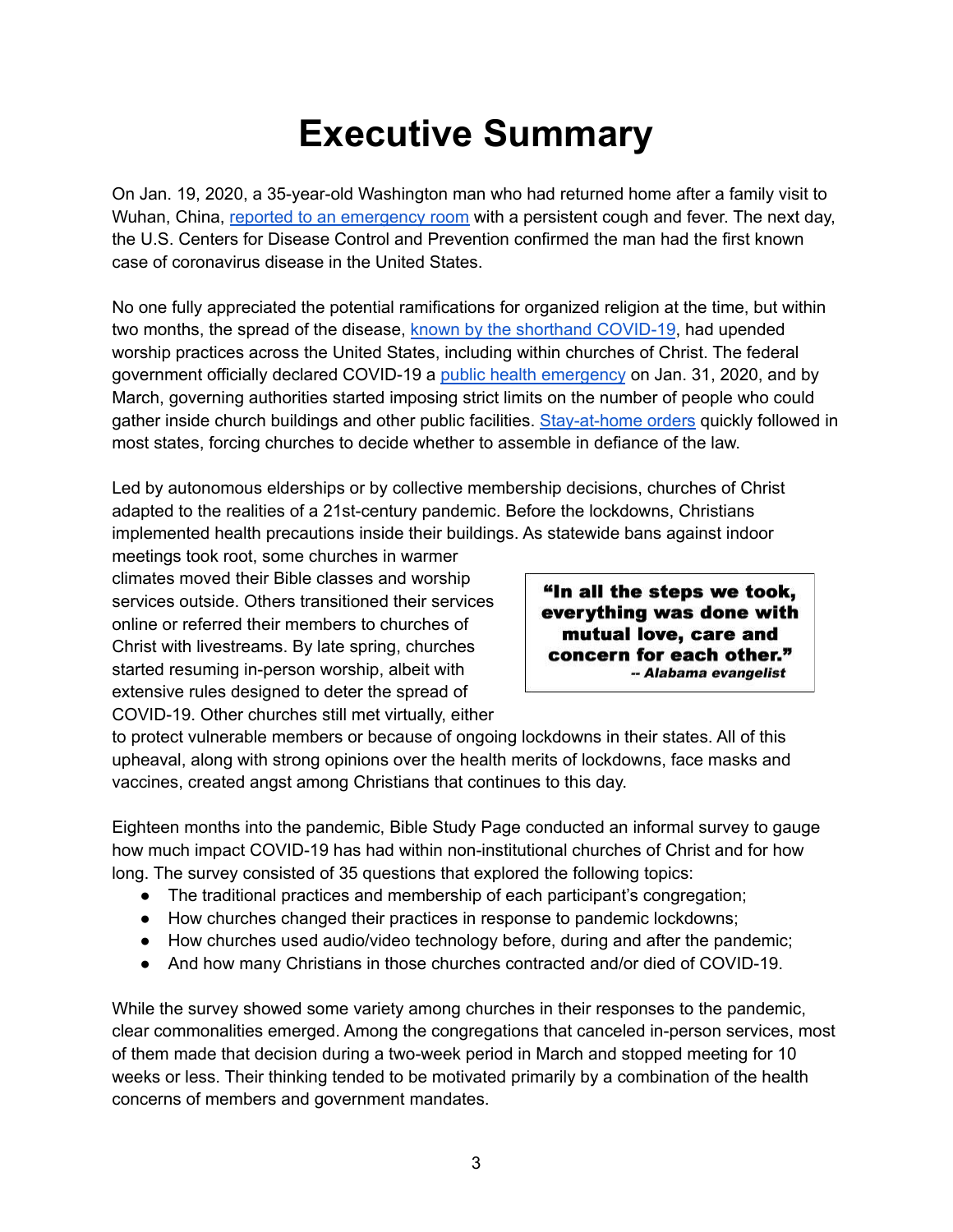Upon returning to in-person worship, congregations took similar precautions to lower the risks of spreading the coronavirus, such as leaving pews empty, seating immediate or extended family together, and limiting face-to-face conversations indoors. Most survey respondents said face masks were either voluntary in their congregations or mandated only if the government required them. Mask use during congregational singing was a popular compromise. Prepackaged, self-serve communion and dedicated points in the buildings for collecting donations became commonplace during the pandemic, and some churches adopted those practices long term.

On the technology front, survey participants said their churches were more likely to livestream and/or record sermons than Bible classes. While a majority offered only audio recordings, more congregations did add video, including livestreams of full worship services, as an online option during pandemic lockdowns and even after in-person worship resumed. Zoom was the most popular video tool during lockdowns, followed by Facebook and YouTube, but congregations were more likely to keep using Facebook and YouTube after the lockdowns.

The impact of the pandemic on the overall spiritual health of Christians varied from group to group. "The experience has brought the congregation closer in terms of communicating with each other outside of the church building," one Alabama preacher said. "In all the steps we took, everything was done with mutual love, care and concern for each other. While we did discuss how to deal with COVID-19, those discussions were done with Christian love and grace. No one felt that things should be done 'their way or the highway.'"

But in other places, tensions flared amid discussions about pandemic precautions. Some brethren started attending elsewhere when their personal views conflicted with the decisions of their congregations. Multiple people voiced concerns about the effects of well-intended changes in assembly practices. "The real damage came from the very policies intended to keep us safe," one preacher in Indiana said. "They were successful in the physical realm, but they allowed a few people to drift away nonchalantly or use COVID as an excuse for everything. They also kept us from maintaining our relationships with each other, with the result that minor disagreements about unrelated things were more easily able to grow into major conflicts."

All of these topics are discussed thoroughly in this report.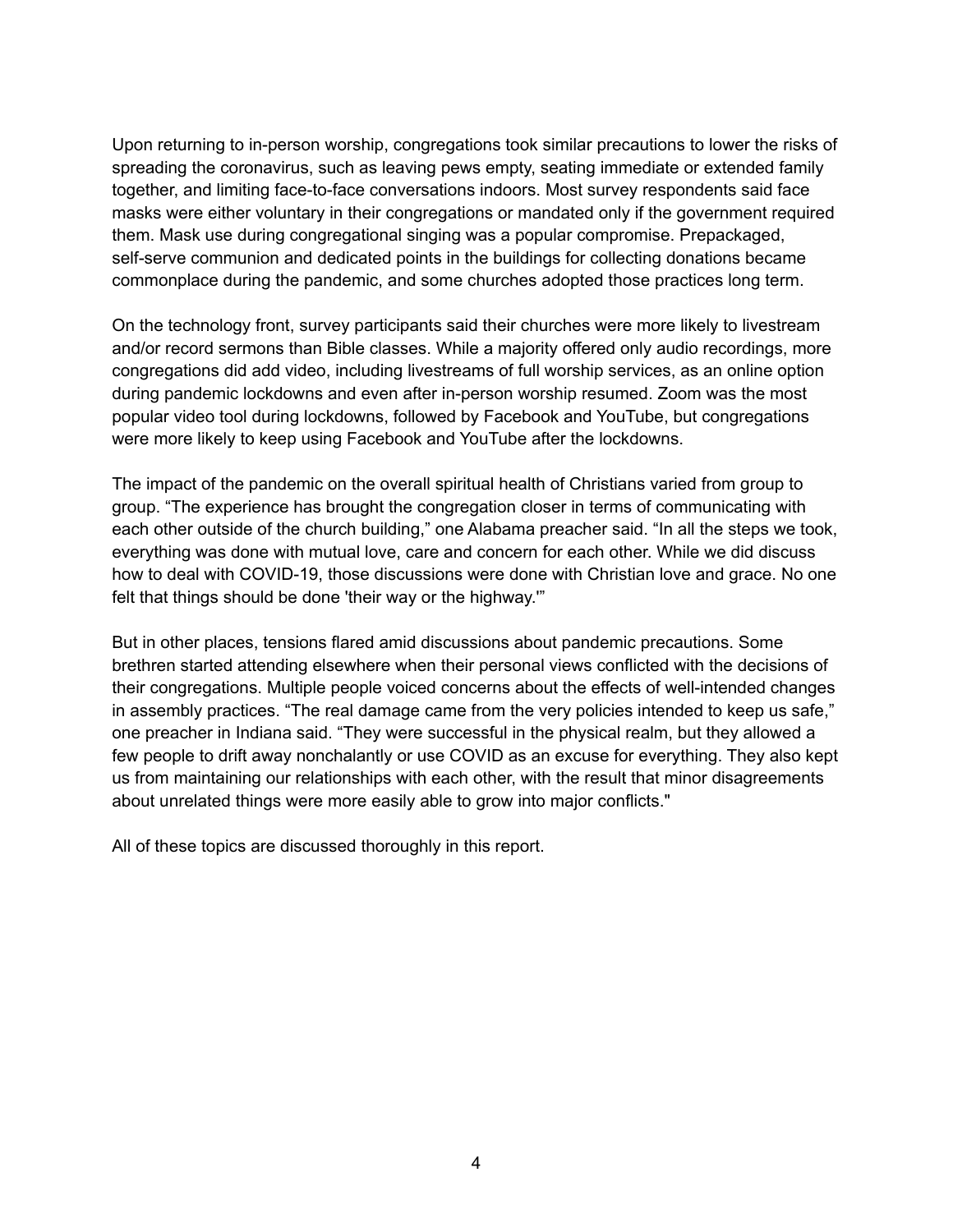## **The Survey Audience**

Bible Study Page conducted this survey over a three-week period in July 2021. With nearly 160 million Americans fully [vaccinated](https://usafacts.org/visualizations/covid-vaccine-tracker-states/) and more than 34 [million](https://www.acpjournals.org/doi/10.7326/M21-2721) having natural immunity from COVID-19 infections by July 2021, the pandemic appeared to be waning when the survey was distributed. However, the Delta [variant](https://www.cdc.gov/coronavirus/2019-ncov/variants/delta-variant.html) started spreading rapidly that month. As a result of that outbreak and the subsequent [Omicron](https://www.cdc.gov/coronavirus/2019-ncov/variants/omicron-variant.html) variant, the number of COVID-19 cases and deaths reported by our survey participants are outdated and likely undercounted by a large margin. Other topics that the survey explored were not as driven by pandemic surges.

To gain insight into how COVID-19 affected churches of Christ, Bible Study Page shared the survey directly with evangelists, elders, deacons and church members via social media and email. The survey also was sent to email addresses found on church [websites](https://biblestudypage.com/2002/01/01/churches-of-christ/#churches_of_Christ).

Nearly 170 people from non-institutional churches in 31 states completed the survey. Most participants predictably were from the **[Bible](https://worldpopulationreview.com/state-rankings/bible-belt-states) Belt** and its bordering states, with Texas (27),

Florida (16), Alabama (14), Tennessee (13) and Ohio (12) generating the most responses. The regions with the fewest responses were the Midwest minus Ohio (20), the West (13) and the Northeast (8). No one from these states took the survey: Alaska, Arizona, Connecticut, Hawaii, Idaho, Kansas, Maine, Michigan, Minnesota, New Hampshire, New Jersey, New



Mexico, North Dakota, Montana, Oklahoma, Oregon, Utah, Wisconsin and Wyoming.

A majority of the survey respondents identified themselves as either evangelists (67) or elders (58). Among the elders, 24 also serve as evangelists in their congregations. Bible class teachers (26), church members (26) and deacons (7) also provided feedback. One teacher who responded is an elder's wife, and another one self-identified as a song leader. One member of a local church who took the survey also is an occasional guest speaker at a nearby congregation.

These Christians worship at churches of varying sizes, but the majority belong to congregations where attendance is less than 100. The survey breakdown by average attendance was 26 percent for groups of 26-50, 17 percent for churches of 51-75, 16 percent for assemblies of 76-100, and 12 percent for the smallest congregations of 1-25. Churches with average attendance of 101-150 and more than 200 combined for another 23 percent of the total, with the rest of survey respondents worshiping with groups of 151-200.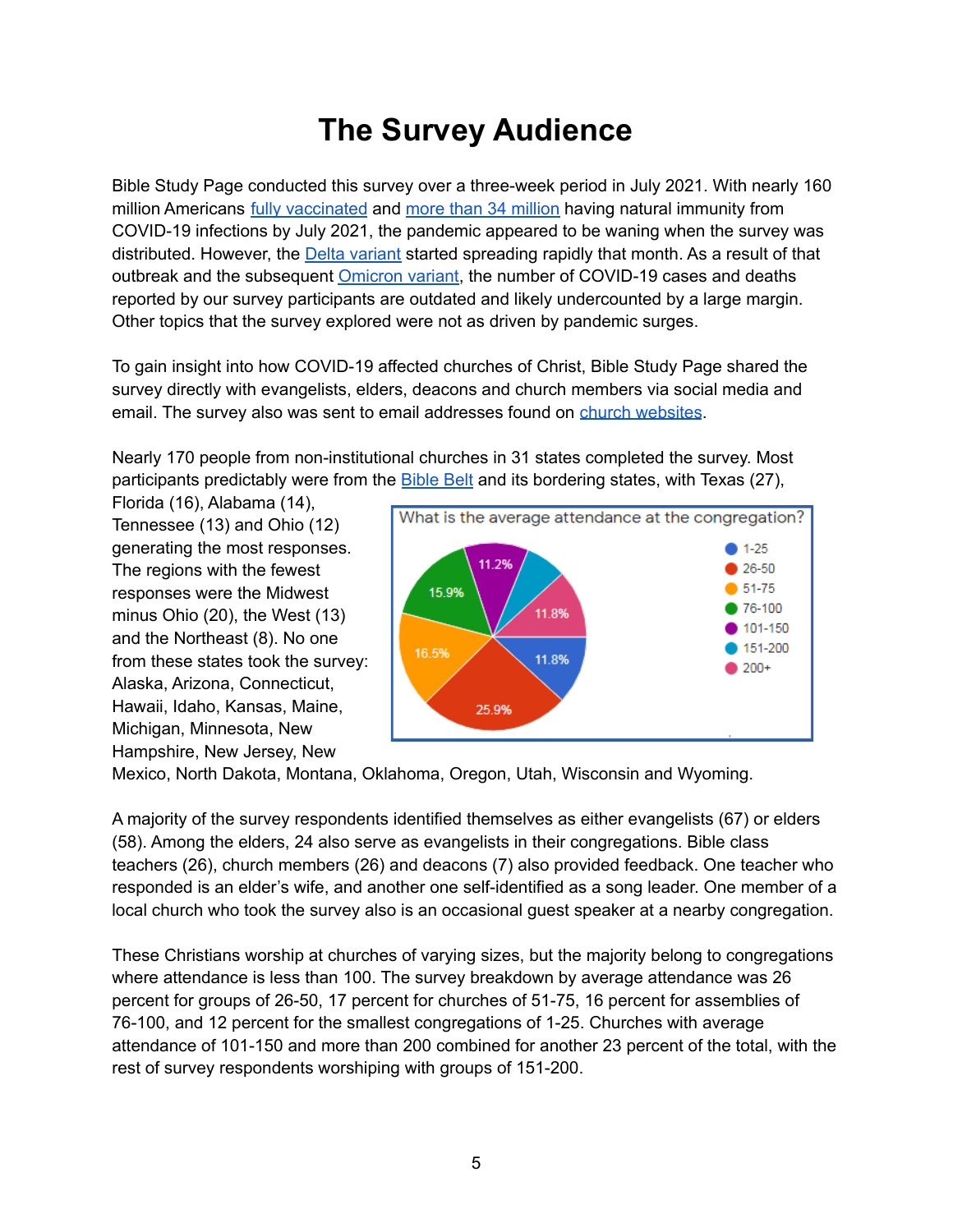Ninety-three percent of survey takers worship at churches that own buildings. The remaining 7 percent assemble with their brethren in rental spaces. No one reported meeting in homes or at indoor or outdoor public facilities.

Congregation sizes and locations shaped some COVID-19 responses."Being a small group in a rural area, we continued to meet throughout the pandemic," a preacher in Mississippi said. "As we were meeting outside in the summertime, myself and another member set up a way for us to put out tarps for shady areas for members to sit in."

Most people who completed the Bible Study Page survey said their churches have elders (64 percent) and deacons (59 percent), while 95 percent have one or more full-time evangelists. Churches with elders relied on their leadership for guidance, especially to find common ground amid differences of opinion about lockdowns, masks and other issues. "Our elders guided the congregation with devotion, wisdom and prayerful patience," an evangelist in Ohio said. "I'm very thankful for that. I'm also thankful that our members — though possessing various opinions about everything COVID-related — showed the same devotion to the Lord while using wisdom and patience with each other."

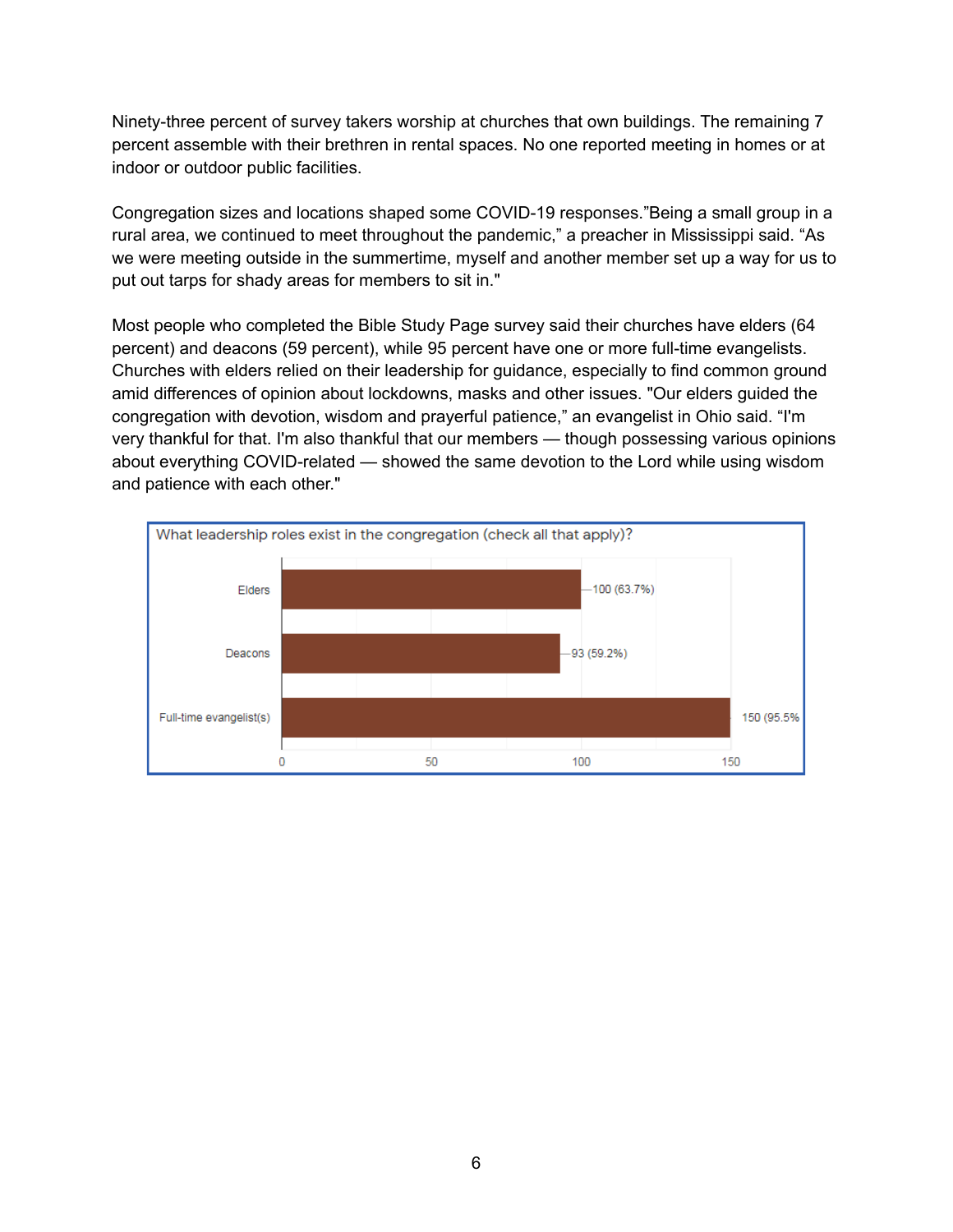#### **To Meet or Not to Meet**

The idea that American churches, either by choice or by force, might cancel in-person assemblies to contain an airborne-driven pandemic had [historical](https://www.patheos.com/blogs/anxiousbench/2020/03/influenza-pandemic-1918-churches/) [precedent](https://www.christianpost.com/voices/churches-closed-in-1918-too-heres-what-christians-can-learn-today.html) in the 1918 Spanish flu, including within [churches](https://christianchronicle.org/how-churches-of-christ-responded-when-the-1918-spanish-flu-killed-millions/) of Christ. But Christians were so many generations removed from that situation that canceling Bible classes never occurred to them in the early weeks of COVID-19. Developments from mid-February 2020 into March gradually awakened saints to the possibility that guidelines and rules might be warranted to "slow the [spread](https://www.cdc.gov/coronavirus/2019-ncov/downloads/Young_Mitigation_recommendations_and_resources_toolkit_03_HS.pdf)."

First came the [COVID-19](https://en.wikipedia.org/wiki/COVID-19_pandemic_on_cruise_ships) outbreaks at sea, starting with a forced quarantine on the cruise ship [Diamond](https://www.ncbi.nlm.nih.gov/pmc/articles/PMC7156812/) Princess in Japan. Next was the evidence of [community](https://www.cdc.gov/media/releases/2020/s0226-Covid-19-spread.html) [spread,](https://mynorthwest.com/1741025/washington-state-coronavirus-patient-dies/?) including inside a Washington senior care facility, which elevated concerns about the disease [spreading](https://www.ahcancal.org/News-and-Communications/Fact-Sheets/FactSheets/Timeline-COVID-Nursing-Homes.pdf) in nursing [homes](https://www.ahcancal.org/News-and-Communications/Fact-Sheets/FactSheets/Timeline-COVID-Nursing-Homes.pdf) and other indoor group settings. The early days of March revealed the aggressive and durable nature of COVID-19, as states across the country reported cases. Event [cancellations](https://www.news5cleveland.com/news/continuing-coverage/coronavirus/lets-revisit-the-very-first-gov-dewine-covid-19-update) and crowd [limitations](https://covid19.sccgov.org/sites/g/files/exjcpb766/files/03-09-20-Health-Officer-Order.pdf) followed. Over a matter of days, suggested or mandatory caps on mass gatherings rapidly dropped from 1,000 people to 500, 250, 100, 50, 25 and eventually 10.

Non-institutional churches of Christ did not react hastily as these events unfolded, according to the Bible Study Page survey. While many groups took precautions to mitigate the risk of spreading COVID-19 within their assemblies, only 8.4 percent of survey respondents said their congregations canceled in-person services the first two weeks of March.



That started to change on Sunday, March 15, when the CDC recommended canceling gatherings of 50 or more people. Nearly 70 percent of the churches represented in the survey canceled in-person services over the next three weeks – more than 30 percent of them the week of March 15. A much-criticized incident of COVID-19 [transmission](https://www.kentucky.com/news/coronavirus/article241366951.html) within a church of Christ in [Kentucky](https://www.kentucky.com/news/coronavirus/article241366951.html) that met against the recommendation of Gov. Andy Beshear highlighted the risks of meeting in person. "We believed it was wise to take some time, educate ourselves and then devise a plan moving forward," said an elder/evangelist in West Virginia, one of the states to exempt religious entities from its [stay-at-home](https://coronavirus-wvgovstatus-cdn.azureedge.net/STAY_AT_HOME_ORDER.pdf) order.

Despite the health threat posed by COVID-19 and government restrictions on meeting sizes, some churches of Christ remained reluctant to stop assembling. "We met in the parking lot for the first six weeks of lockdown, then transitioned back to being inside the building." A church in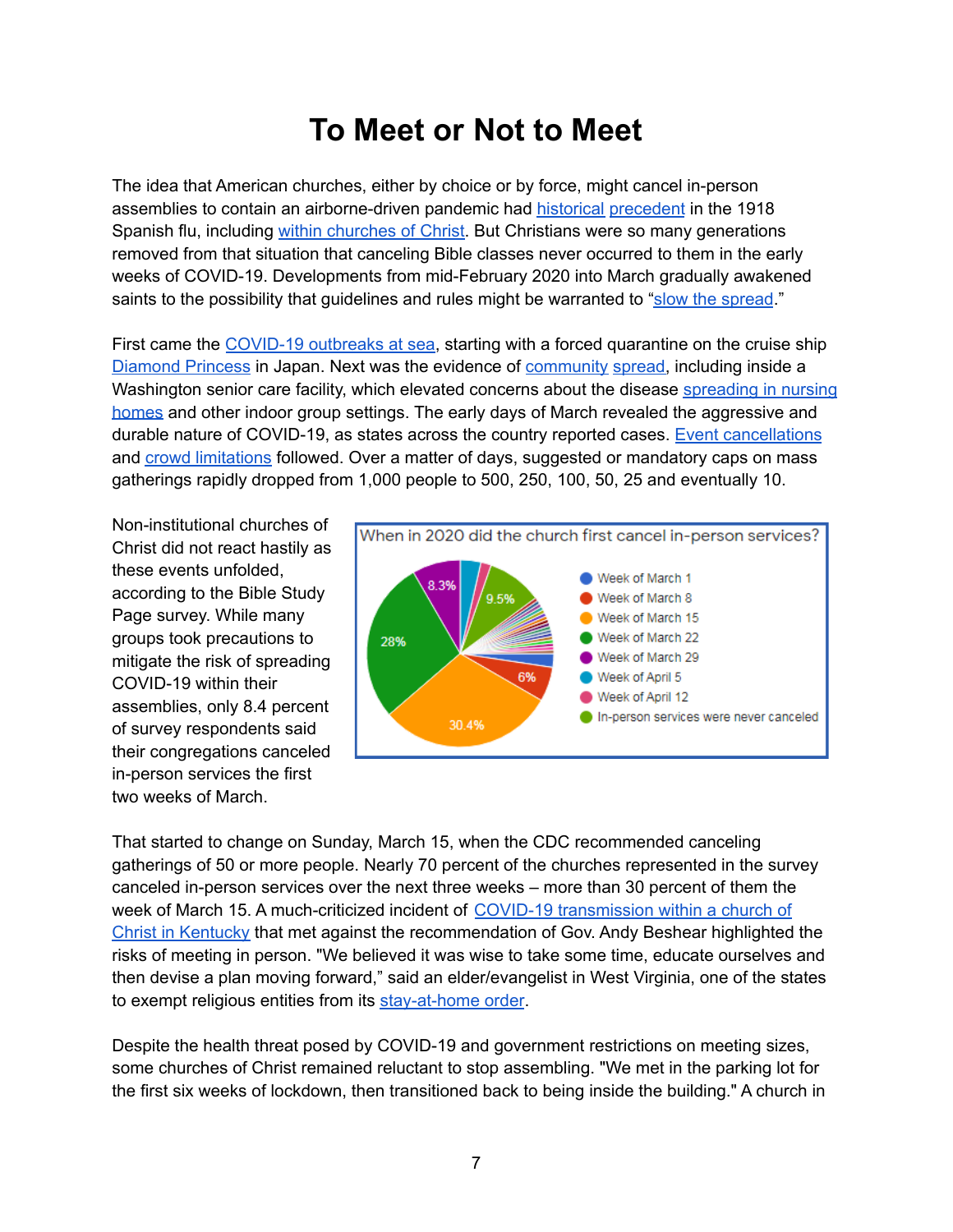Beckley, West Virginia, placed a pulpit and speaker system under their building's carport for worship services, which consisted of opening and closing prayers, three songs, a sermon, the Lord's Supper and contributions. "Each family was given songbooks to keep in their cars and were given communion emblems, which were pre-packaged," an elder said. The average attendance was 55 people, including some from other nearby congregations. The church held Bible classes via Zoom on Sunday and Wednesday evenings.

A Bible class teacher in Fort Worth, Texas, said the church he attends abided by a county judge's limits on mass gatherings by meeting outside or at suggested safe distances inside. "While some were brave enough to conduct worship inside of the provided loophole, the majority fled the assembly in fear, while some simply felt the government could tell them not to worship," the teacher said. An evangelist for a church in Kentucky said the shepherds of that flock only relented about meeting at their building when the local mayor and police chief threatened penalties. "We met outside city limits at a local member's property, in our cars, for Sunday a.m. worship, only for six weeks, before returning to our building," the preacher said.

An evangelist in Nebraska said the consensus among the small congregation he serves was to adhere to government rules "so long as they did not interfere with following the scriptures." For a brief time, they divided their meeting place to satisfy maximum assembly limits, but the brethren also were mindful of the toll the pandemic could take on the church long term if members avoided being together in person. "We were determined not to allow the government to isolate us from each other," he said, "so we continued to have people over to each other's homes."

Commemorating the Lord's Supper proved to be the most challenging aspect of worship during the lockdown phase of the pandemic. As instituted in the New Testament, the Lord's Supper is to be conducted when Christians gather in person. "Some churches strayed from the pattern of

"We believed it was wise to take some time, educate ourselves and then devise a plan moving forward." -- West Virginia elder

'coming together' by using video conferencing in lieu of coming together in one place to partake," one Texas preacher responded to the survey. The experience of a congregation in Florida illustrated the dilemma. "I didn't feel comfortable doing the Lord's Supper over Zoom (essentially a phone call) because I was convicted that the

Lord's Supper is a group activity when we all are together," the evangelist there said. But after a month, the church decided to facilitate communion virtually for people equally convicted that they needed to remember Christ's sacrifice for sin on a weekly basis.

Ten percent of those who took the survey said their churches continued in-person services throughout the pandemic. This tended to happen more often in smaller groups.

In at least one instance, a church that continued to meet became a temporary haven for Christians from another state in search of in-person spiritual nourishment. This happened near the Tennessee-Kentucky state line because Kentucky took a harder line on gatherings. An Ohio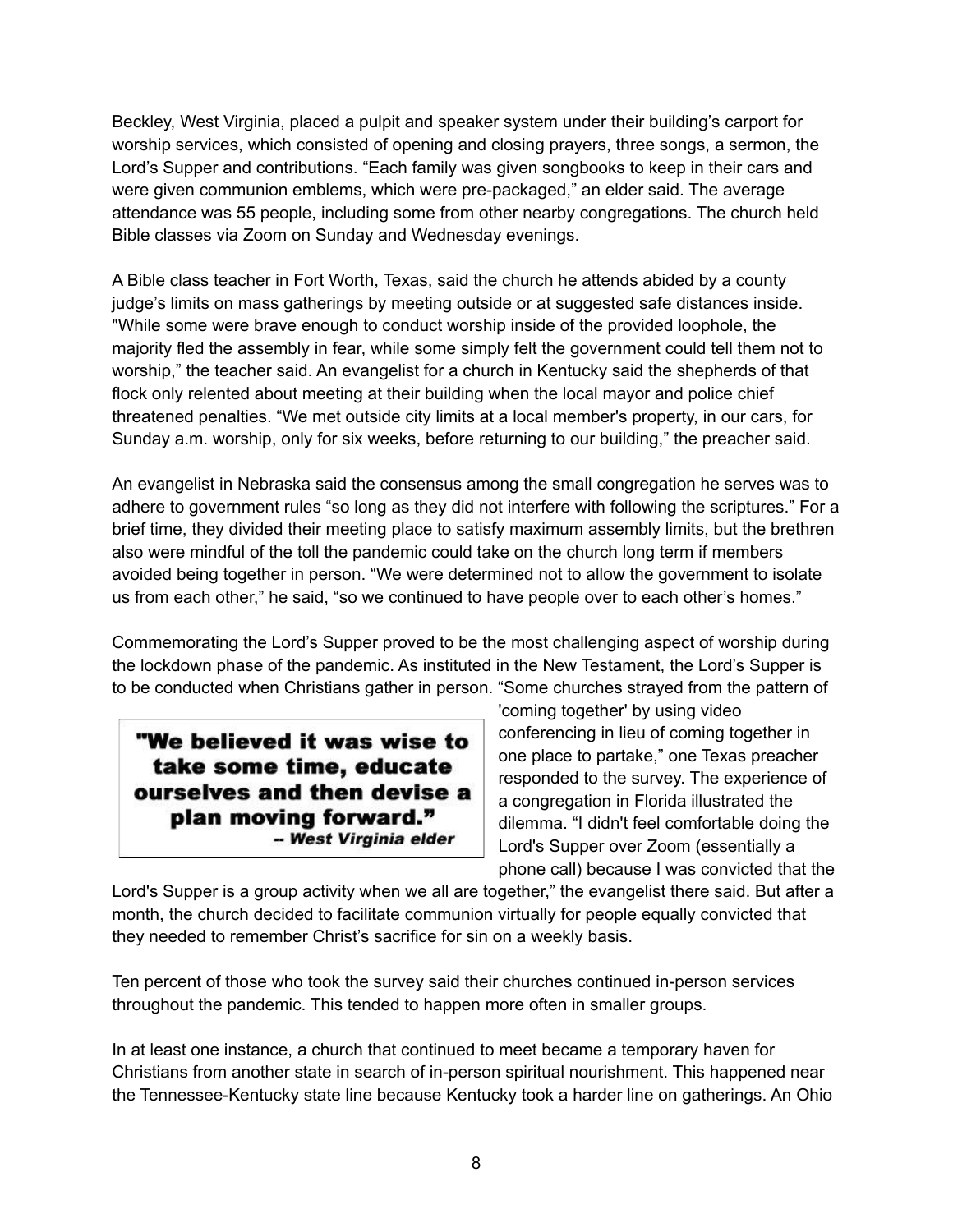congregation of 26-50 people also benefited by offering Sunday morning Bible class and worship during the height of the lockdown. "We were blessed with visitors who wanted to worship with us, with opportunities to encourage Christians from other congregations who were not meeting at all, and with a highly unified membership," the preacher said. "Disagreements were minor and consisted mostly of questions of how many extra precautions to take."

A small group in Washington State did not change its practices much in response to the virus. "I told them very early I would be at the building if they wanted to come," the preacher said. "It took a little time, but within a couple of months, most members had returned." An evangelist said the church where he works in Marietta, Pennsylvania, never stopped worshiping in person and only canceled classes for a few weeks. "We determined that God wants us to come together, and Zoom is not coming together," he said. Survey takers in California, Tennessee and West Virginia bemoaned the depth of COVID-related anxiety that was apparent in some Christians. They criticized government officials and the media for fueling such fear.

Some respondents were adamant that canceling services was never an option. "While we respect the decision of any individual to quarantine on an as-needed basis, we absolutely reject the notion that a church should cease assembling, as commanded in Scripture, for any reason whatsoever," said an evangelist at a Nevada congregation of 26-50 people. "We have, and will, defy any governing authority that says otherwise." The evangelist for an even smaller congregation in West Virginia answered: "We serve at the Master's will. I am sure there were diseases and events Satan turned on the first-century church to try and stop it."

One deacon in Arkansas made his view on the merits of canceling in-person assemblies abundantly clear with repetitive, emphatic survey responses like these:

- "Never! The elders do not have the authority to cancel worship."
- "We never went against the Lord and canceled."
- "We NEVER disobeyed the Lord!"
- "We lived by faith! Never stopped obeying!"
- "We refused to enable sinners [with livestreaming]!"
- "We didn't lock down. We continued to obey like the first-century Christians."



Churches of Christ that canceled services did so for various reasons, according to the survey. Nearly 71 percent were concerned about the health of their members, particularly the elderly and those with conditions that put them at greater risk of hospitalization or death from COVID-19. "We have a small congregation, with most of the members being in their 60s and 70s, some older," a Bible class teacher in Texas said. "We were very careful with our old folks." A young Christian in West Virginia added: "I appreciate that the health of the members was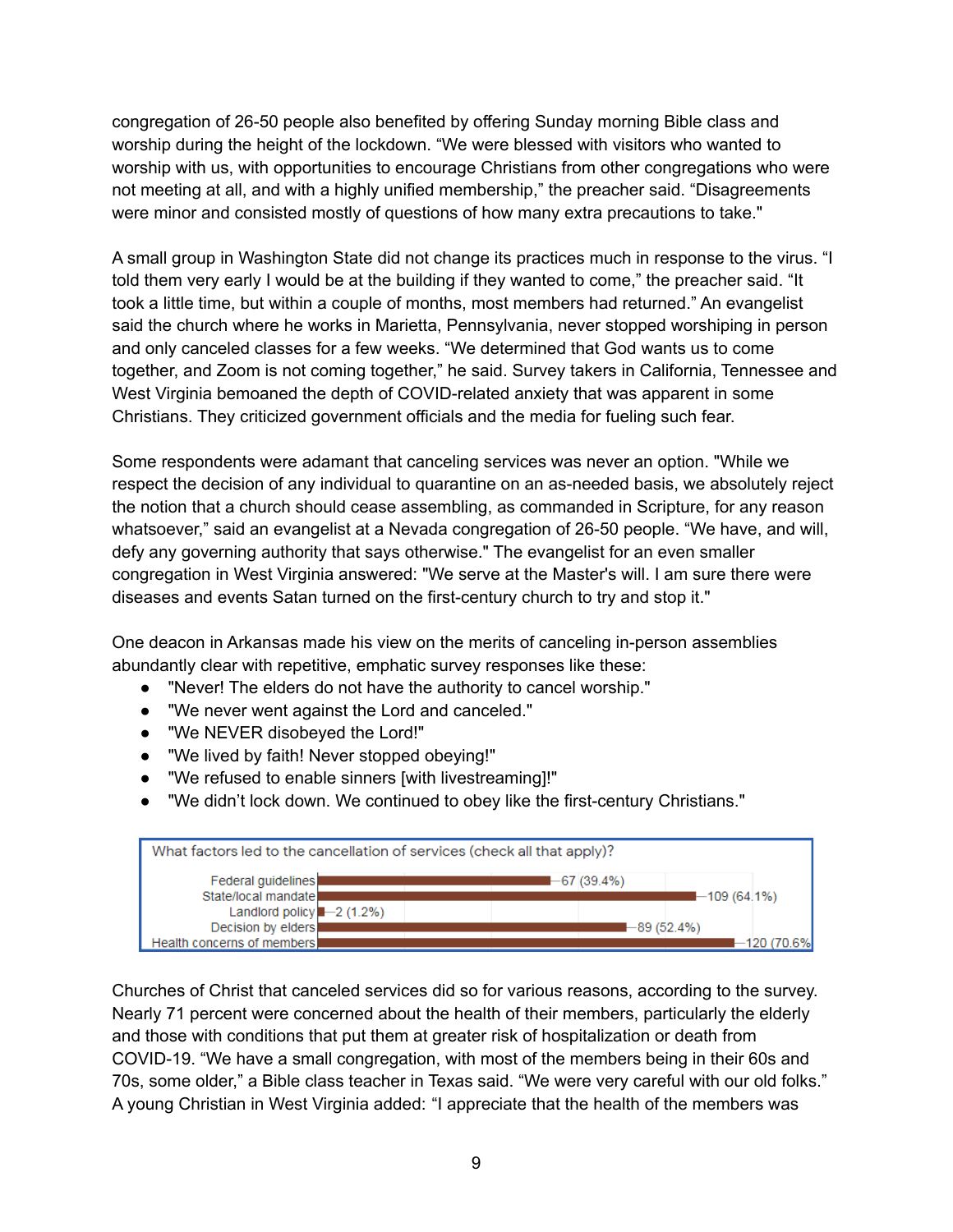prioritized over church tradition. I also appreciate how our meeting times and length of services were adapted for the health and safety of the members."

A desire to obey state and/or local government mandates was a factor in 64 percent of cancellations, while federal guidelines were cited as a reason by 39 percent of respondents. Elders drove the decisions about in-person services in 52 percent of the churches represented in the survey. Most survey respondents reported that a mix of factors influenced the decision-making, with health concerns and state/local mandates being cited together frequently. Two groups that meet in rental spaces had to cancel because of landlord policies.

More than a third of congregations that stopped meeting in person did so for 6-10 weeks, according to the survey. The other most common time periods for cancellations were 1-5 weeks (23.5 percent) and 11-15 weeks (21.5 percent). Nearly 13 percent of survey respondents reported not assembling with their brethren for more than 20 weeks. The cancellations encompassed Bible classes (89 percent), worship services (78 percent), gospel meetings in the spring (48 percent) and/or fall (45 percent), song services (37 percent), vacation Bible schools (29 percent), and seminars for teenagers, women or other select audiences (20 percent).

Many churches of Christ moved their "assemblies" online as a result of COVID-19 lockdowns. The survey showed that 83 percent of respondents were able to join one or more aspects of their churches' services via the Internet. This included sermons (77 percent), Bible studies (65 percent), prayer (61 percent), the Lord's Supper (51 percent) and singing (49 percent). Some congregations just expanded their existing online offerings. "We were livestreaming all of our services anyway [before COVID-19]," one North Carolina evangelist said. "No real change. We did Zoom Wednesday night Bible class for three months." One group in South Carolina met in person in small groups so the brethren could sing, pray and take the Lord's Supper together.

The early response to COVID was definitely a live-and-learn experience in churches. "The uncertainty was the hardest part," said an evangelist in California. "It was much harder to keep people together and engaged." An evangelist in Indiana said the church where he preaches met several times via Zoom to discuss COVID-19 protocols, with brethren falling into camps of consistently strict, consistently unconcerned and a "middle half" whose views changed depending on the day. "Many of the protocols became security blankets, and it was a challenge to break through with data and reason, let alone God's expectations," he said, "but with perseverance we were successful."

A Bible class teacher in Alabama added: "[We] felt like we were building our wings after jumping off a cliff. Now [we] feel better equipped to handle similar crises that might occur."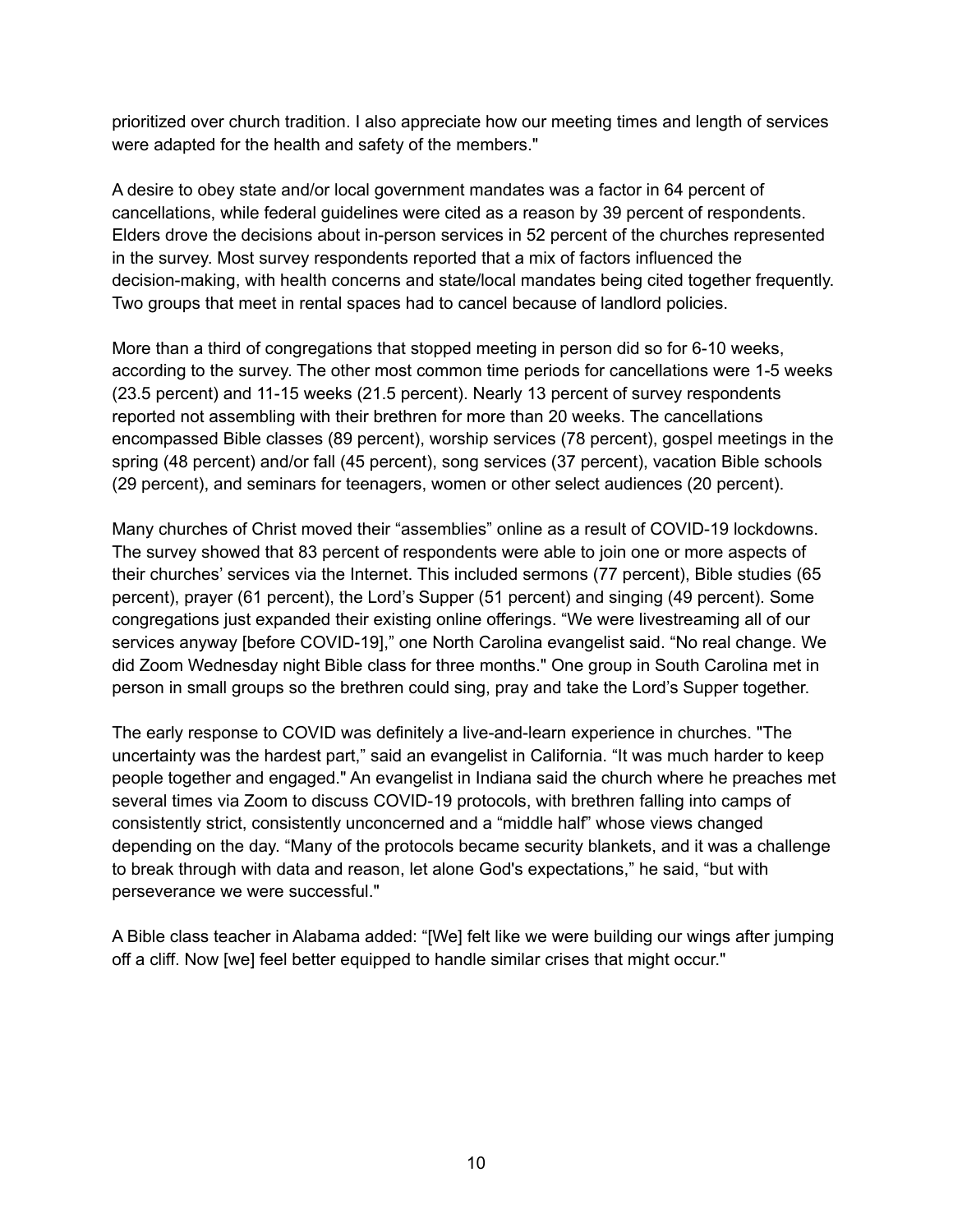## **Worship Life after the Lockdowns**

As churches resumed in-person services, their leaders or congregations as a whole had to decide what precautions, if any, to take to lower the risks of spreading COVID-19 among brethren. The issues included how to separate people within auditoriums, whether to conduct separate Bible classes, and how to alter their traditional practices for singing, serving the Lord's Supper and collecting donations to support scripturally approved works of the church.

According to the Bible Study Page survey, the most common approaches to physically separating people inside auditoriums were: seating families together, either immediate family (61 percent) or extended family (29 percent), because they are regularly in close proximity; leaving every other pew empty (62 percent); and seating family groups or individuals 6 feet apart (58 percent). "We have the connecting pew chairs, so to spread out in the building, we disconnected some of those and rearranged them," a Christian in Indiana said. Twenty-eight percent of churches asked people to use designated entry and exit points to their buildings, and 50 percent limited face-to-face conversations while people were inside.

A church in New Martinsville, West Virginia, decided to meet in two groups because the size of their building made it difficult to ensure recommended social distance among members. "Each group met for approximately 30-45 minutes, with 30 minutes between services to sanitize," the evangelist said. "We met only on Sunday mornings. As restrictions eased, we gradually added to the length of the service." They started meeting as one group in May 2021. Another congregation in the Mountain State reserved seating for older, at-risk members in the back of the building so they could leave first after worship.



When it came to face masks, most congregations employed them to some extent as a tactic to contain germs – but not always by choice. Only 24 percent of survey respondents said masks were mandatory in their assemblies. Thirty-seven percent reported that masks were only required because of government rules, and they were optional in 32 percent of the local churches represented in the survey. Seven percent of the churches had no mask policy.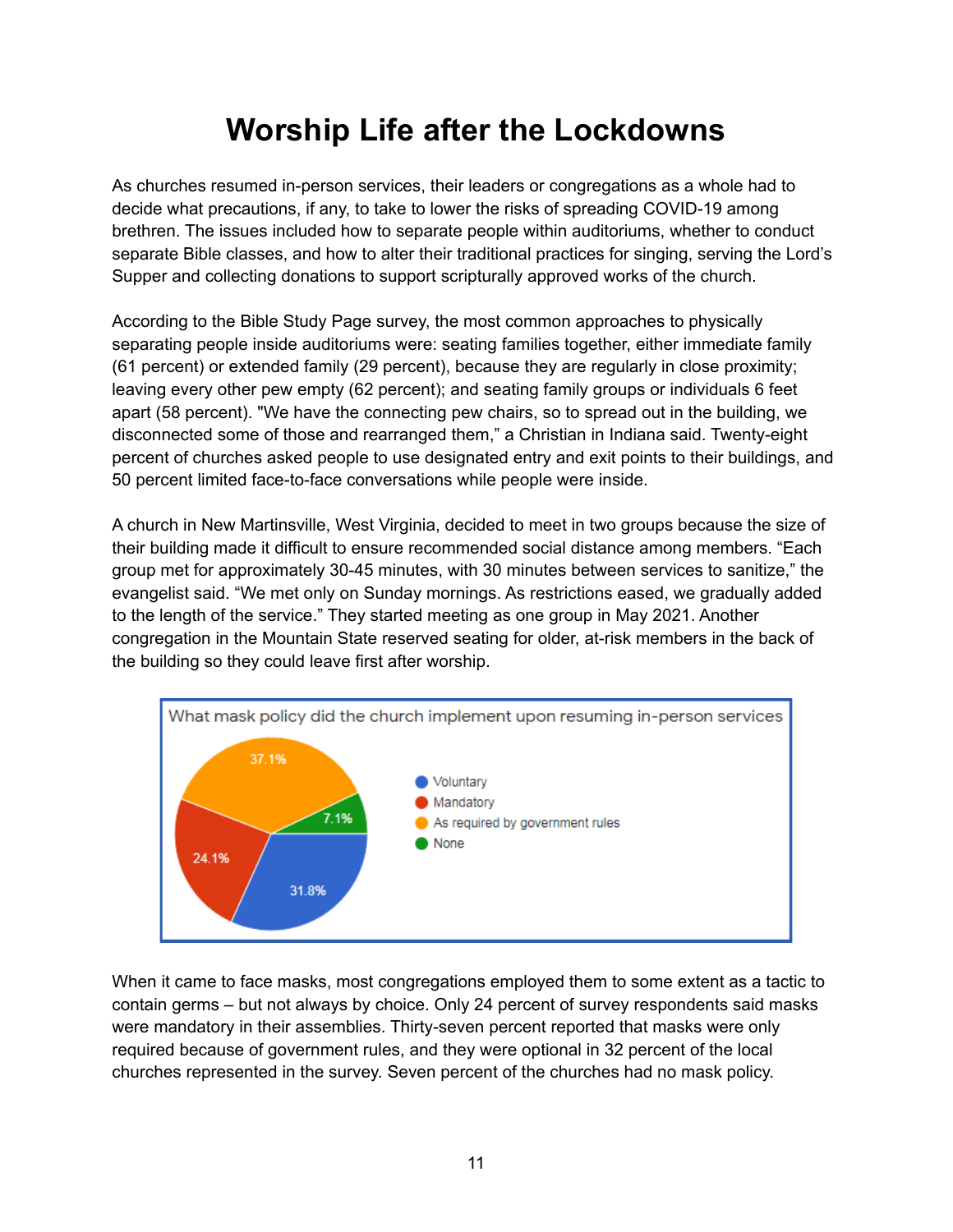Masks were a popular way to accommodate indoor singing when brethren returned to church buildings. Sixty-three percent of congregations required masks for singing, according to the survey. Other changes included reducing the number of songs (31 percent), singing outside (14 percent) or not singing at all (4 percent). A church in Ohio sang only two verses per song. Twenty-nine percent of survey respondents reported no changes to traditional singing practices.

Pre-packaged wafers and communion cups became commonplace during the pandemic, with 51 percent of churches adopting them for self-service and another 11 percent distributing the packages to pews as part of a more traditional Lord's Supper remembrance. Other changes to the Lord's Supper included using plastic gloves to prepare the emblems separately (14 percent) and self-service by family groups at designated tables in the building (4 percent). One congregation served older, at-risk members first. Seven percent of survey takers reported no changes in Lord's Supper practices.

As for collecting contributions during worship, 62 percent of the congregations represented in the survey provided dedicated donation points in lieu of passing trays through the pews.

Thirty-nine percent encouraged donations by mail, and 27 percent either continued or added online options. "We set up a mailbox on a ladder in the driveway," a preacher in Kentucky said. A handful of churches set up multiple ways to donate. A fourth of them continued pew-to-pew

"The collection is no longer a part of worship. There is simply a box in the fover." -- Alabama evangelist

collections, albeit with mitigations such as the attendants wearing plastic gloves and walking through empty pews so they were the only people touching the trays.

Few of the changes to worship practices implemented during COVID-19 lockdowns became permanent, according to the Bible Study Page survey. The most common permanent changes (32 percent) involved distribution of the Lord's Supper, especially the implementation of pre-packaged emblems, and the collection of donations. "The collection is no longer a part of worship," one evangelist in Alabama said. "There is simply a box in the foyer." Only 7 percent of the churches accepted online donations before the pandemic. Of the churches that added the option during COVID-19 lockdowns, one-third continued taking them afterward, according to the survey. Other expediencies that became permanent included:

- Changing the order of worship (15 percent);
- Reducing the number of assemblies (12 percent);
- Revising the times the church meets (12 percent);
- Adding variety in services, such as devotionals and prayer services (3 percent);
- And reversing the order of Sunday morning worship and Bible class (3 percent).

One church permanently expanded its in-person opportunities for worship and/or Bible classes, while a congregation in Gainesville, Florida, decided to continue Bible classes, special studies and singing services on its YouTube channel. A group of brethren in Arlington, Texas, moved their Sunday Bible class to the evening and expanded the length of the morning worship to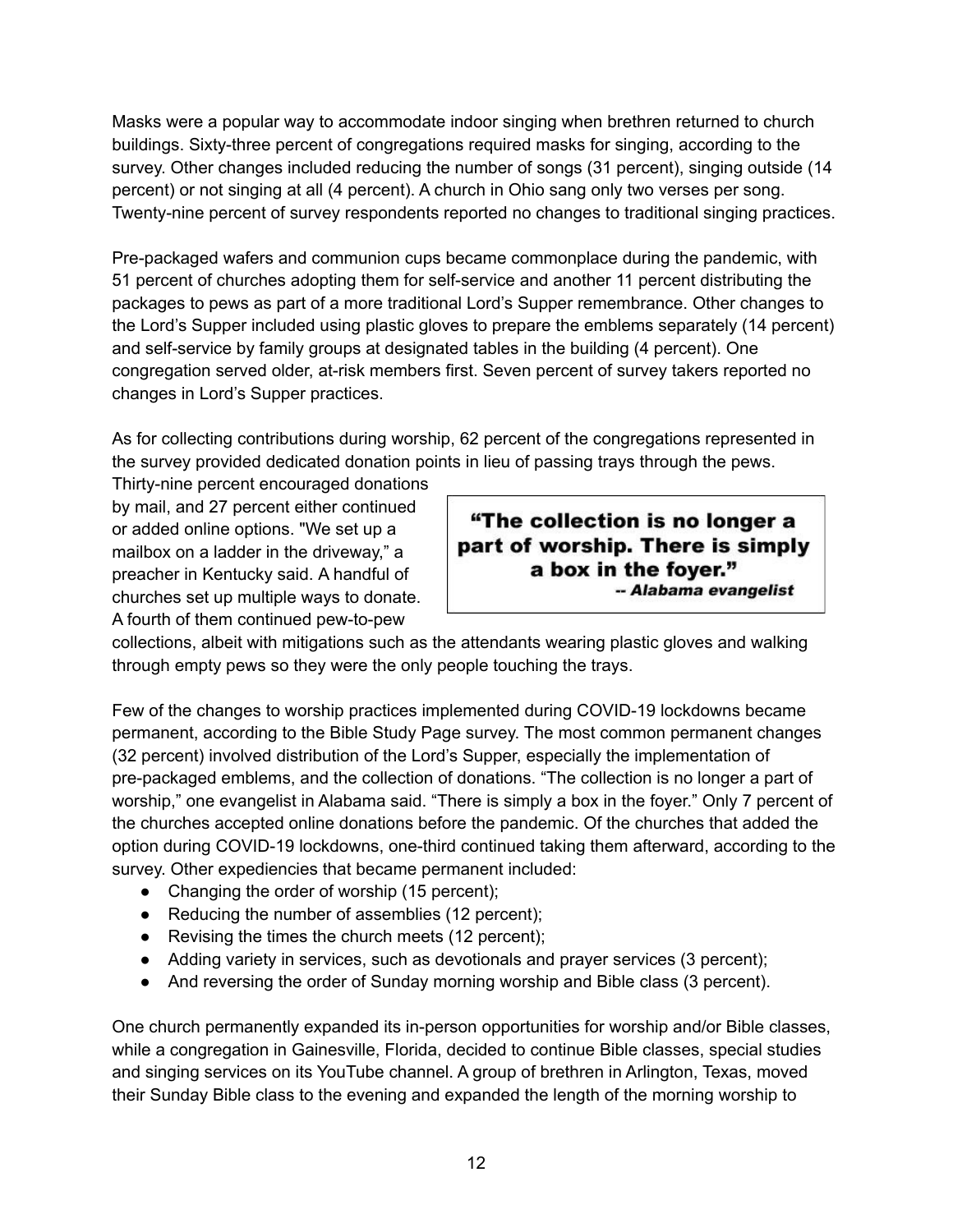dedicate more time toward contemplating the Lord's Supper. "We have modified our Sunday assembly and now have two 'sermons,' with the second focused on Lord's Supper and thoughts pertaining to the theme," an elder in Vermont added. A church in Tampa, Florida, meanwhile, permanently moved its commemoration of the Lord's Supper to the end of worship.



The Bible Study Page survey found that although most churches started worshiping as a whole within 15 weeks of their first cancellations, they did not immediately separate into smaller rooms for Bible classes by age groups. The first wave returned to separate classes in summer 2020 (18 percent), followed by 22 percent in fall 2020, 13 percent in winter 2020-21, 19 percent in spring 2021, and 11 percent in summer 2021. About 2 percent of the churches still hadn't resumed separate classes by July 2021. One church in West Virginia that did so in fall 2020 suspended them again after a case of COVID-19 and didn't restart until spring 2021. Vaccines were more readily available by then. On the other hand, an evangelist in Wyoming said the small group he serves never stopped meeting in classes but instead "just used our heads."

"If we had it to do over again, we would continue our Bible classes," an evangelist in North Carolina said. "I personally feel some weaker may have seized on the change to presume that the only service that is important is Sunday worship. We are having some cleanup on that issue. Present distresses are not ongoing."

A slightly different pattern in timing emerged when survey takers answered a question about the return to all traditional in-person worship practices in their churches. An initial wave of 17 percent in summer 2020 was followed by only 15 percent combined in the subsequent two quarters. Then 24 percent of the congregations "returned to normal" in spring 2021 – after those most at risk of serious illness or death from COVID-19 had time to be vaccinated, if they chose to do so. Another 16 percent resumed their traditional practices in summer 2021. As of July 2021, 15 percent of the congregations still had some COVID-related precautions in place.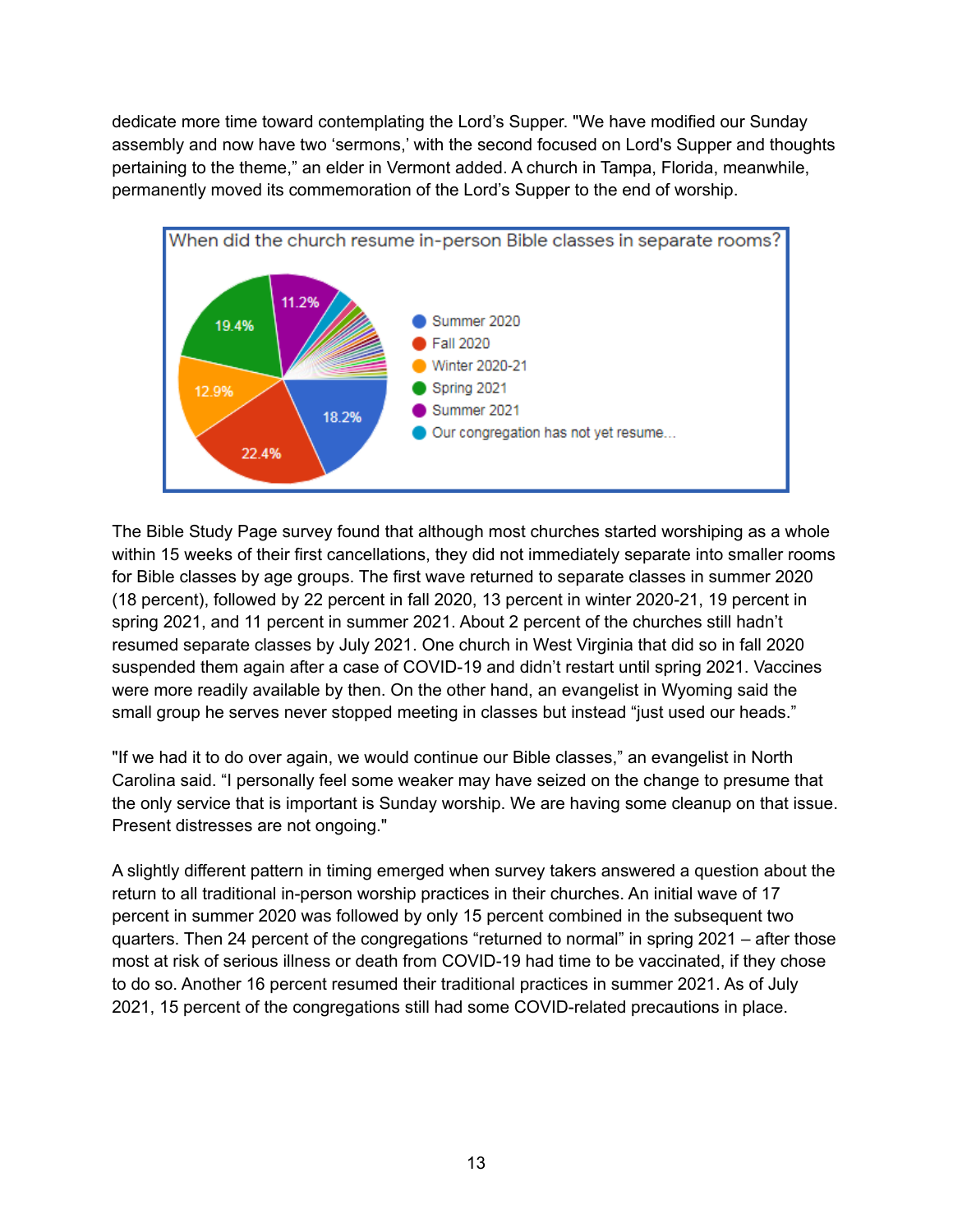## **The Politics of Church COVID-19 Policies**

Several survey respondents reported differences of opinion about COVID-19 policies within their churches. The ability of congregations to work through them depended in part on leadership but also on the willingness of individual members to try to accommodate each other.

A Bible class teacher in Alabama, for instance, said the church there resolved differences of opinion about the most appropriate health precautions by providing designated seating for members who preferred a stricter approach. A Bible class teacher in Texas said some members of that church who worked with the public or in hospitals didn't want to put brethren in their assemblies at risk, "so they stayed home and watched services online with another congregation that offered that." A church in Maryland even tried to strike a balance where the government rules were concerned, complying where they felt they could in good conscience but ignoring dictates that they believed conflicted with biblical commands to worship.

"I was really proud of the way our church didn't fight about stupid things, like whether or not we were gonna wear masks," said a preacher who works with a congregation of 101-150 in Texas. "Even those who didn't think it was necessary still wore them because they knew it made others more comfortable. … Everyone's still friends today, despite having to forgo a few 'personal liberties' for the sake of their brethren." An evangelist in Illinois added: "We had little if any pushback on masking or social distancing, and most of the congregation are vaccinated. We experienced none of the turmoil we have heard of in other places over such issues."

An elder at a church of Christ in Taylor, South Carolina, emphasized the importance of flexibility. "We tried to make sure people were able to make decisions for their families and that they were reasonably accommodated wherever they were on the range of COVID-concerned," he said. The congregation experienced 6-10 cases of COVID-19 by July 2021, including hospitalizations and episodes of "long [COVID,](https://www.cdc.gov/coronavirus/2019-ncov/long-term-effects/index.html?CDC_AA_refVal=https%3A%2F%2Fwww.cdc.gov%2Fcoronavirus%2F2019-ncov%2Flong-term-effects.html)" and suspended assemblies as necessary to manage outbreaks. An evangelist/elder in Centreville, Virginia<sup>1</sup>, noted the willingness of the saints to follow the lead of their shepherds. "Those who held views contrary to the decisions of the elders moderated them and/or suppressed them in favor of the unity of the congregation," he said.

By contrast, a Bible class teacher in Colorado voiced concern that the church there eased COVID-19 policies when they "became inconvenient." "Masks initially [were] required, but when some members demurred, the elders relented," the teacher said. "Initially, assemblies were to be suspended if COVID cases appeared, but when cases began to appear, there was no suspension. The church did everything allowed by local authorities as soon as it was allowed. There were no steps taken with the intention of protecting the health or lives of the members."

A teacher in Ohio reported significant resistance to government guidelines throughout the pandemic, to the point of not quarantining after potential COVID-19 exposures. Some members visited elsewhere when Wednesday studies were moved online because of multiple illnesses in

*<sup>1</sup> The author of the Bible Study Page survey and this report is a deacon in Centreville, Virginia.*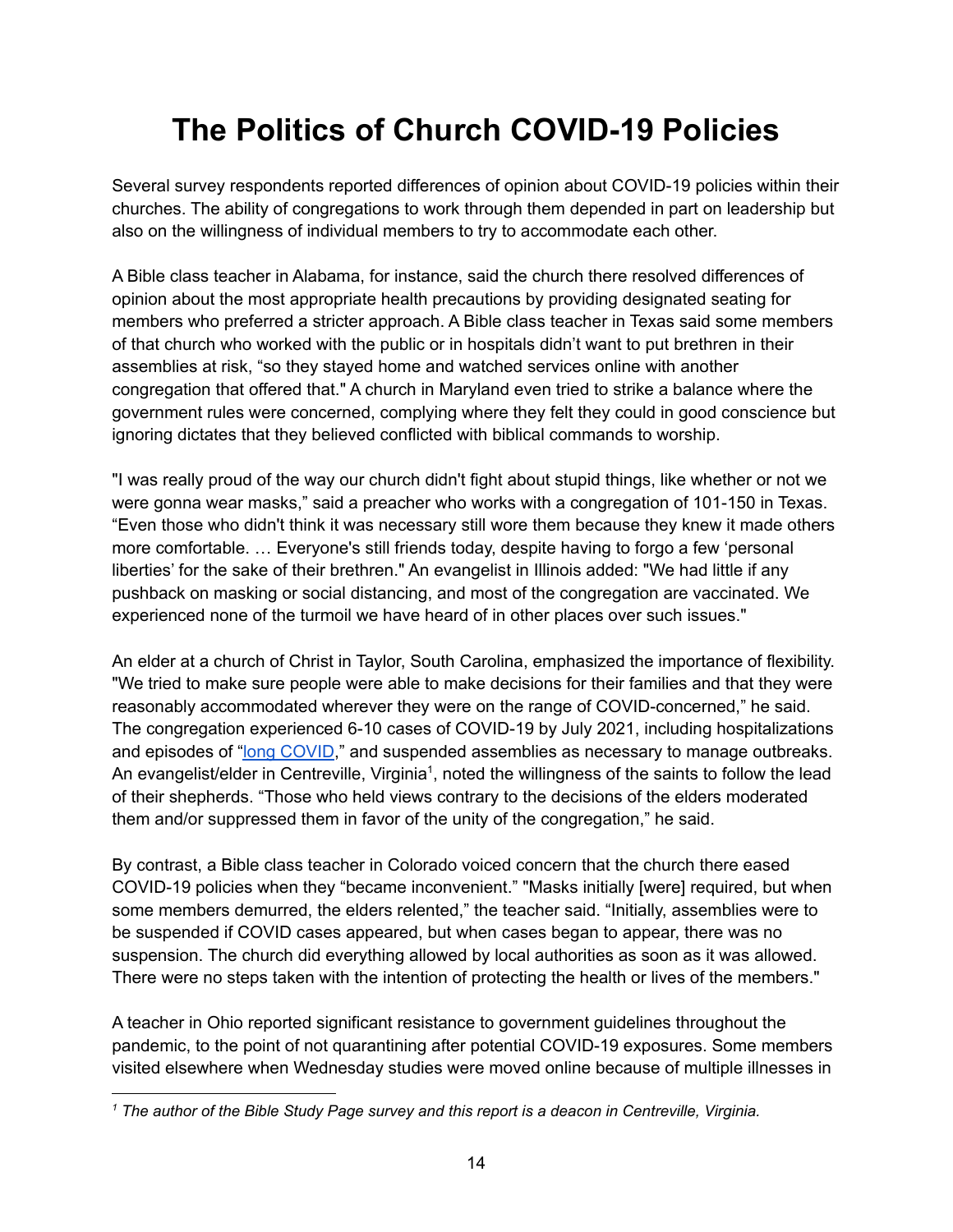their church. "There were some concerns that our members were spreading [COVID] to neighboring congregations," the teacher said.

Although outright splits of churches over COVID-19 policies have been rare, according to the survey, respondents described tensions that were serious and ongoing. A Christian in Charlotte, North Carolina, reported that although the church adapted well by making decisions based on legal requirements rather than personal preferences, some brethren appear to be seething in silence. "It has driven a wedge between people that believe it is not a big deal and those who believe it's a big deal or have severe health issues," the survey participant said.

The wedge within select churches occasionally became wide enough to push brethren toward congregations where more people share their views on the pandemic. "Some left to attend

congregations that were more strict, and some left to attend congregations that were less strict," a Bible class teacher for a church in Kentucky reported. Members from two congregations in Alabama reported similar experiences. Without elaborating, an evangelist in Florida who took the survey said the congregation where he works "lost our eldership" because of COVID-19. And a

"Some left to attend congregations that were more strict, and some left to attend congregations that were less strict." -- Kentucky class teacher

Bible class teacher in Virginia said multiple families left their congregation because of a dispute over when to return to in-person worship. Contributions also declined.

Comments in the Bible Study Page survey revealed that masks were the biggest point of disagreement, and sometimes contention, within churches of Christ. A class teacher in Alabama reported that brethren in their group "worked to accommodate those with low risk tolerance but provide freedom for those accepting more risk." A church in California offered three worship options to reduce strife – inside the building with masks, outside the building without masks, and online. And a congregation in Pasadena, Texas, had mask-only and mask-optional sections. A deacon in North Carolina said, "Our leadership was.good about emphasizing that wearing masks and getting vaccinated are as much about neighbor-love as about self-preservation."

But some survey respondents reported splits over the issue. An evangelist in Tennessee said the congregation where he works "lost 17 members due to politics." Average attendance at that church is now 26-50 people. A Bible class teacher who worships with more than 200 people in Texas reported "lots of angst" over masks, adding that "several members left because they felt their voices were not being heard." The spiritual challenge created by pieces of fabric was evident in this comment by a Christian in Tennessee, whose congregation periodically revised its masking policy: "I do not envy the elders because they had to make extremely hard decisions that someone would be mad at no matter what the decision was."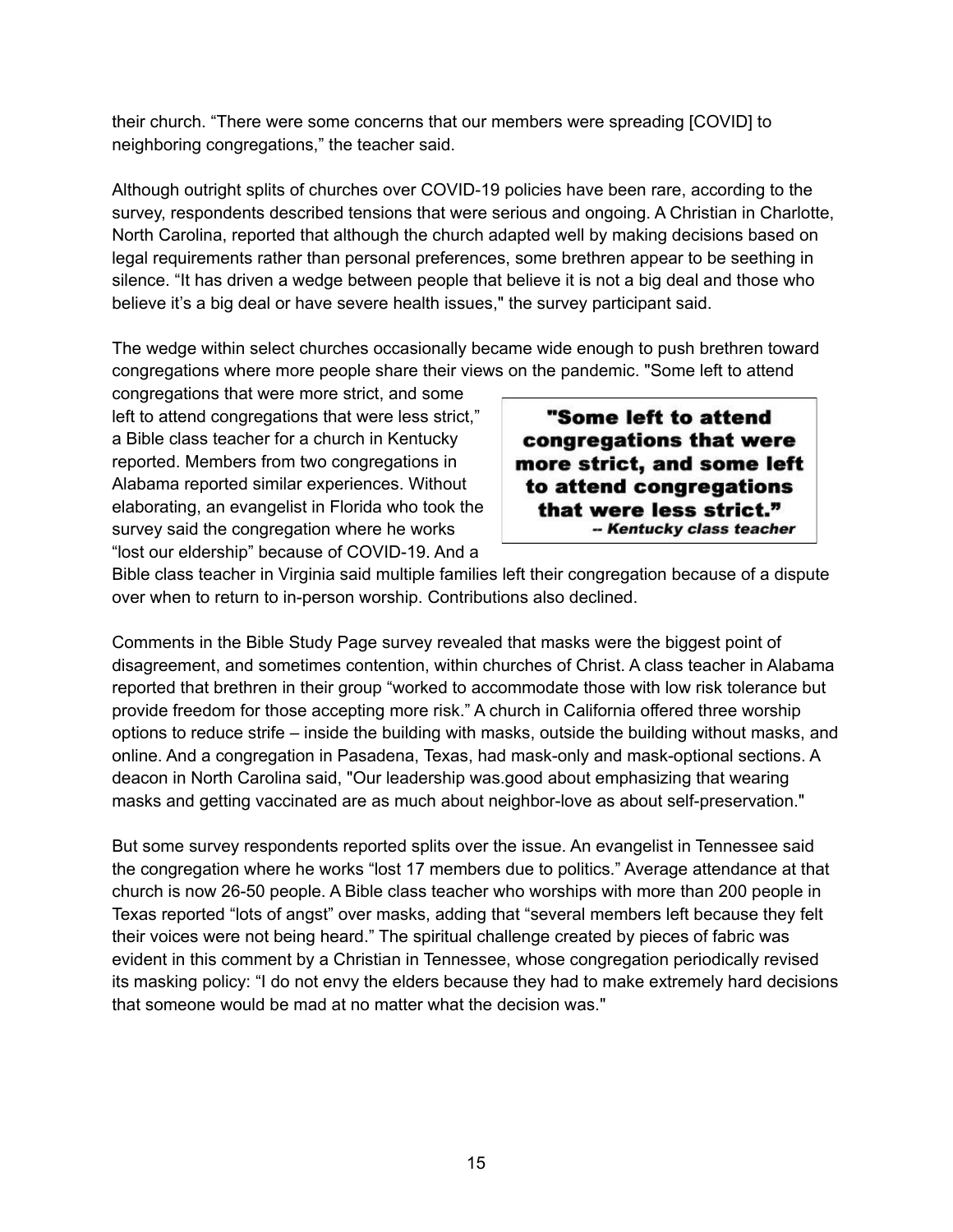#### **The Good News Goes Livestream**

Audio technology has been a mainstay in churches of Christ for generations, from the radio programs and cassette tapes of old to the website sermons and podcasts of the present. Gospel outreach by video also has been around at least since the invention of local cable-access television channels, and many churches have been offering either live or recorded video online for years. But the COVID-19 pandemic awakened many more churches to the possibilities of adding audio-visual technology to their teaching toolboxes.

"The pandemic forced the congregation to expand its outreach through the Internet," said a Tennessee evangelist who typically preaches to 76-100 people in person. "Even in all of the awfulness, this was a blessing and good for our congregation." Another preacher in the Volunteer State added, "Livestream has been beneficial for shut-ins, the number of which increased" because of the risks of COVID-19 to the elderly and immunocompromised people.

Before the pandemic, according to the survey, non-institutional churches of Christ were far more likely to provide recorded audio content than either recorded video content or livestream access to in-person worship services. On the audio front, 60 percent of the churches represented in the survey recorded their sermons, and 25 percent recorded Bible classes. By comparison, 27 percent of the churches captured video of their sermons, and 14 percent recorded Bible classes in video format. Only 20 percent streamed their worship



services live. Other video options mentioned by survey participants included short weekly messages and livestreaming of youth lectures. Twenty-four percent of congregations did not offer any audio or video content before the pandemic, according to the survey. *(Photo: Pandemic livestream set-up at the Paden City church of Christ)*

The use of audio and video technology, particularly streaming services, increased significantly as churches canceled in-person services to obey governing authorities and reduce the risk of spreading COVID-19 among brethren. Among the churches represented in the Bible Study Page survey, 51 percent added livestream worship capability. This typically featured preachers recording from their homes or to largely empty auditoriums with the help of audio-video crews. Some groups also started offering recorded video sermons (39 percent), recorded video classes (31 percent), recorded audio sermons (15 percent) and recorded audio classes (11 percent) during the pandemic. One church supplemented its traditional content with video devotionals. Groups that opted to meet outside used FM transmitters to reach listeners in their cars.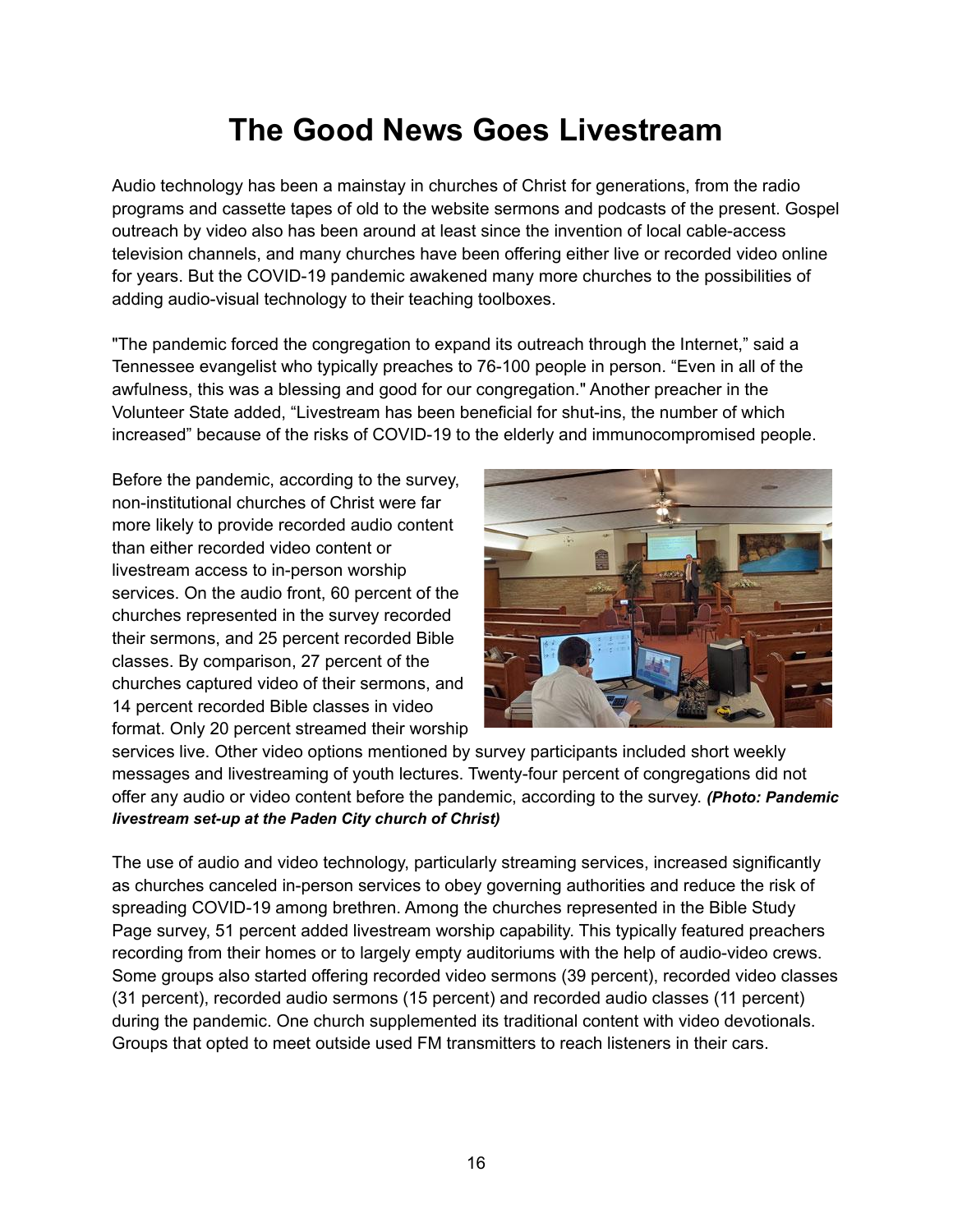As a result of so many churches expanding their online presences during the pandemic, brethren at higher risk of contracting COVID-19 still had worship options if they decided to shelter at home. "Most of the members that would not come to services did online services with congregations that offered it," noted a class teacher at a congregation of 26-50 people in Texas. In March 2020, Bible Study Page compiled a list of churches offering [livestream](https://biblestudypage.com/2020/03/18/binge-the-bible-during-coronavirus/) and recorded [content](https://biblestudypage.com/2020/03/18/binge-the-bible-during-coronavirus/). Separate web pages provided links to [sermons.](https://biblestudypage.com/2020/03/22/an-outbreak-of-coronavirus-sermons/)and [articles](https://biblestudypage.com/2020/03/31/coronavirus-lessons-to-learn/) inspired by the pandemic.

The Bible Study Page survey showed that churches were more likely to livestream Sunday morning sermons or full worship (65 percent) than other services. The numbers dropped to 54 percent for mid-week Bible study, 45 percent for Sunday Bible study and 27 percent for Sunday evening worship. Fourteen percent of survey participants said their churches streamed gospel meetings, and 3 percent streamed vacation Bible school. One church took its youth lectures virtual. Twenty-seven percent of churches did not use streaming services during the lockdowns.

The Paden City church of Christ in West Virginia, where Bible Study Page creator Jack Glover<sup>2</sup> served as an elder, held a virtual [hymn-singing](https://www.youtube.com/watch?v=pC53eDtsLfU) service during the pandemic. The preacher and his family were the only in-person participants, with others in the congregation and the church's larger YouTube audience welcome to join from their homes. "It is the most-viewed service during the time of the pandemic," the evangelist said. "It received more comments from those outside churches of Christ than anything else we did."



*(Image: Screenshot from a Paden City church of Christ virtual hymn-singing)*

Another noteworthy tech development within churches of Christ during the lockdown period of the pandemic was the deployment of video-conferencing tools for online classes geared toward specific age groups. According to the survey, 41 percent of the churches organized online classes for adults, and 27 percent offered them for children. The church in Paden City, which has been **[broadcasting](https://www.youtube.com/c/PadenCityChurchOfChrist/) sermons via YouTube** since 2013, used Google Meet creatively to give

*<sup>2</sup> The author of the Bible Study Page survey and this report is a son of Jack Glover.*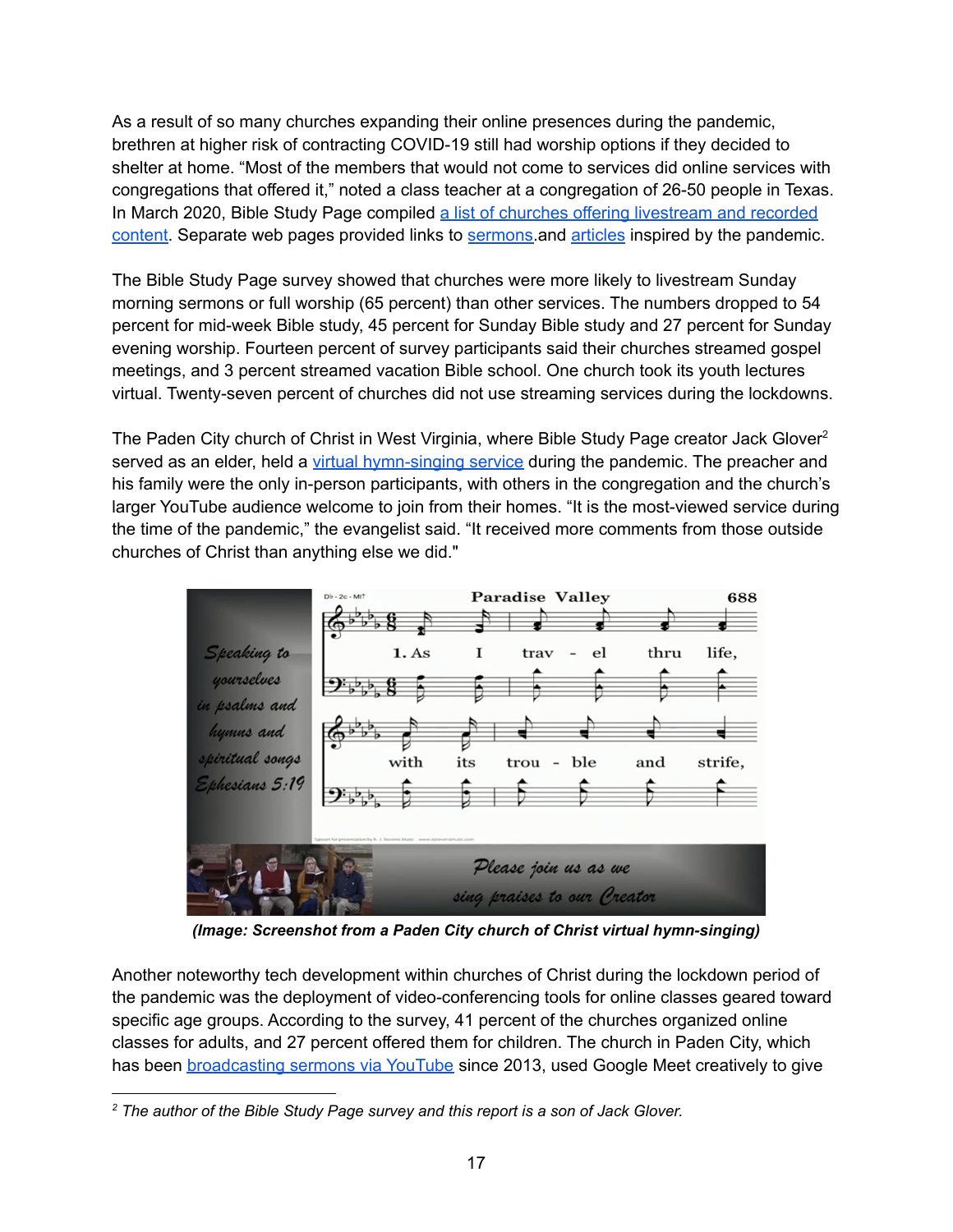brethren without Internet service access to its services. "We had a guy that would use Google Meet to call those members, and he would broadcast the YouTube audio from our livestream," the preacher said. "We continue the Google Meet phone calls."

While some churches deployed new AV technology only as a stopgap alternative, the Bible Study Page survey indicated greater interest in such tools post-lockdown. Participants reported that 55 percent kept streaming their worship services live. Other audio and video options that continue include recorded video sermons (39 percent) and classes (29 percent), recorded audio sermons (42 percent) and classes (21 percent), and videoconference classes for adults (19 percent) and children (6 percent). The number of churches covered by the survey that still do not provide audio or video content was down from nearly 24 percent before the pandemic to less than 17 percent by summer 2021.

During the pandemic, Zoom was the most popular online video tool among churches of Christ represented in the survey. Sixty percent of the congregations used Zoom. The other video tools of choice were Facebook (51 percent), YouTube (39 percent), Vimeo (6 percent), Google Meet (4 percent) and GoToMeeting (1 percent). A few churches used lesser-known technologies like Boxcast, Jitsi Meet, StreamingChurch.tv, Uber Conference and Webex. Among churches that continued their online video offerings after lockdowns ended, the biggest number of them opted for Facebook (44 percent), followed by YouTube (34 percent) and Zoom (28 percent).

Numerous people who took the survey expressed appreciation for the Internet, both as a medium that helped churches get through the disruptive early months of the pandemic and as a potential tool for ongoing evangelism and edification. A preacher for a large congregation in Florida noted that tech experts within the group were quick to respond to the sudden need for tech expertise. "I don't know if/when we would have gained their service without this testing," he said, adding that "these skills and technologies have opened new avenues of evangelism for us, which we intend to continue moving forward. Good things came to our congregation through this difficult season." One good thing that came from the Internet to a church in Valparaiso, Indiana, is new (and renewed) connections. "We have had a number of previous members and individuals from the community start worshiping with us because of our Facebook and YouTube live streams," said a deacon who took the Bible Study Page survey.

But downsides to the adoption of Internet technology also became apparent during the pandemic. While the preacher in Paden City touted the ability to reach people far beyond the borders of that small town, he also voiced concern that some Christians may decide that virtual worship suits them just fine going forward. "Though I feel comfortable that we offered a temporary solution to an unforeseen problem, brethren everywhere need to return to their congregations and begin to worship and serve the Creator in more personal ways," he said. The challenge is how do you encourage that without shutting down all virtual offerings. There are many shut-ins, folks in nursing homes, those facing chronic health challenges, etc., that still benefit from our virtual offerings."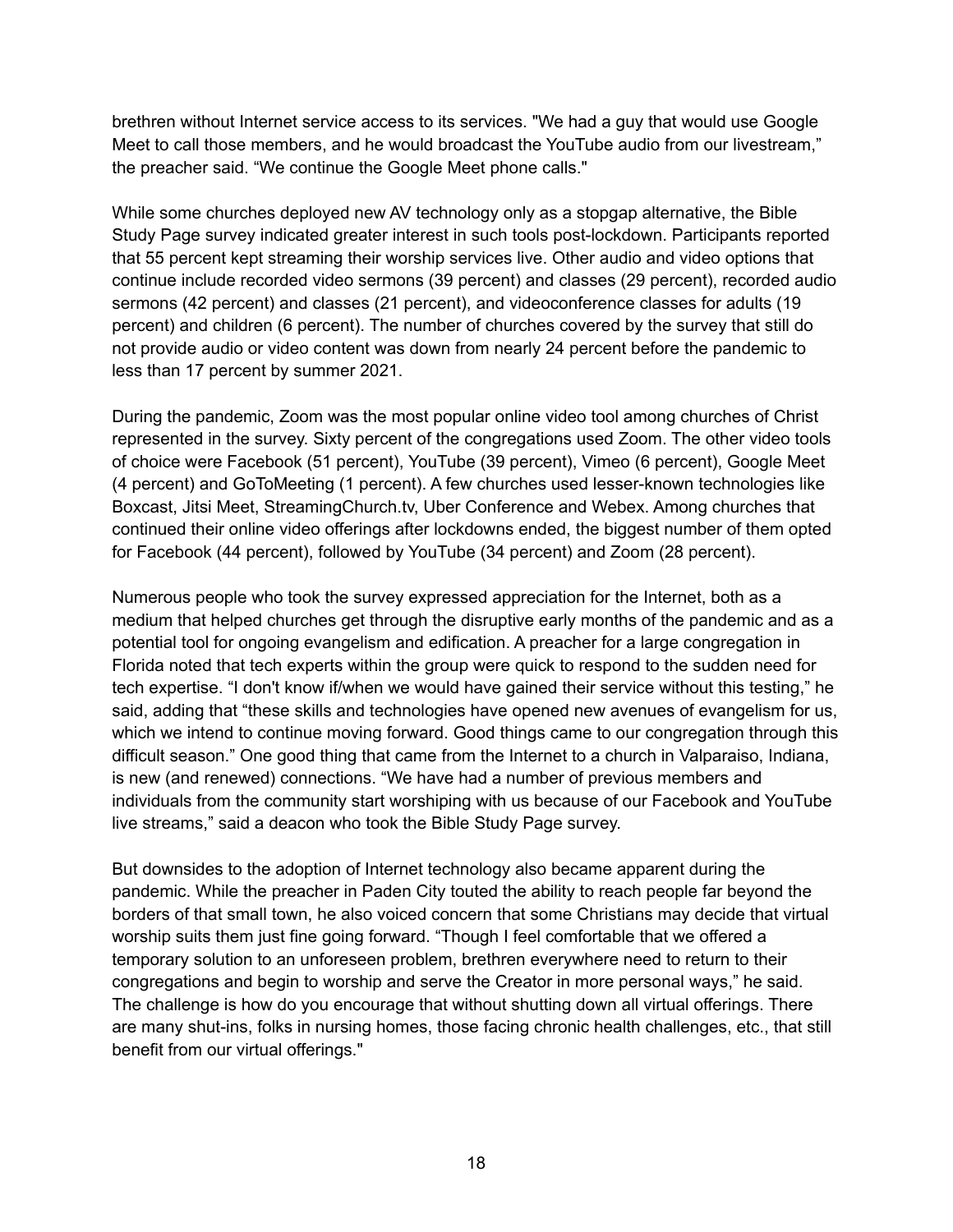## **COVID-19 within the Church**

The last series of questions in Bible Study Page's COVID-19 survey focused on the disease itself. The survey was created and distributed as the spread of the disease appeared to be waning, but as this pandemic has reminded everyone, not even the world's best scientists are good at anticipating the course of a virus that mutates regularly to survive. With that in mind, the data that Bible Study Page collected about COVID-19 illnesses and deaths is outdated, but it still provides a worthwhile snapshot in time of the damage the virus has wrought. It has affected the church directly by attacking the physical health of Christians and indirectly by testing the spiritual health of congregations that have lost leaders and members to the disease. The impact is even greater after the Delta and Omicron waves of the pandemic.

Back in July 2021, when the Bible Study Page completed its survey, COVID-19 had not yet spread widely within non-institutional churches of Christ. Nearly two-thirds of the churches represented in the survey had experienced 10 or fewer cases of COVID among their members, including 12 percent of those with zero infections. The remaining churches reported COVID-19



infections in the range of 11-20 cases (19 percent), 21-30 cases (9 percent) or more than 30 cases (9 percent). The virus hit a small congregation in Rapid City, South Dakota, all at once. "The entire congregation caught COVID at the same time [and] closed two weeks," the evangelist said. It was the only time the group canceled in-person worship.

That outbreak was one of the few to hit churches of Christ as of July 2021, according to the survey. Only 15 percent of the respondents said their churches had seen the virus spread within their membership. By contrast, 47 percent of the churches reported that some members had been hospitalized for COVID-19, and 41 percent of them reported cases of long COVID. The number of congregations who reported deaths to COVID-19 was 20 percent. The survey only tallied these figures at the congregational level, not by individual members.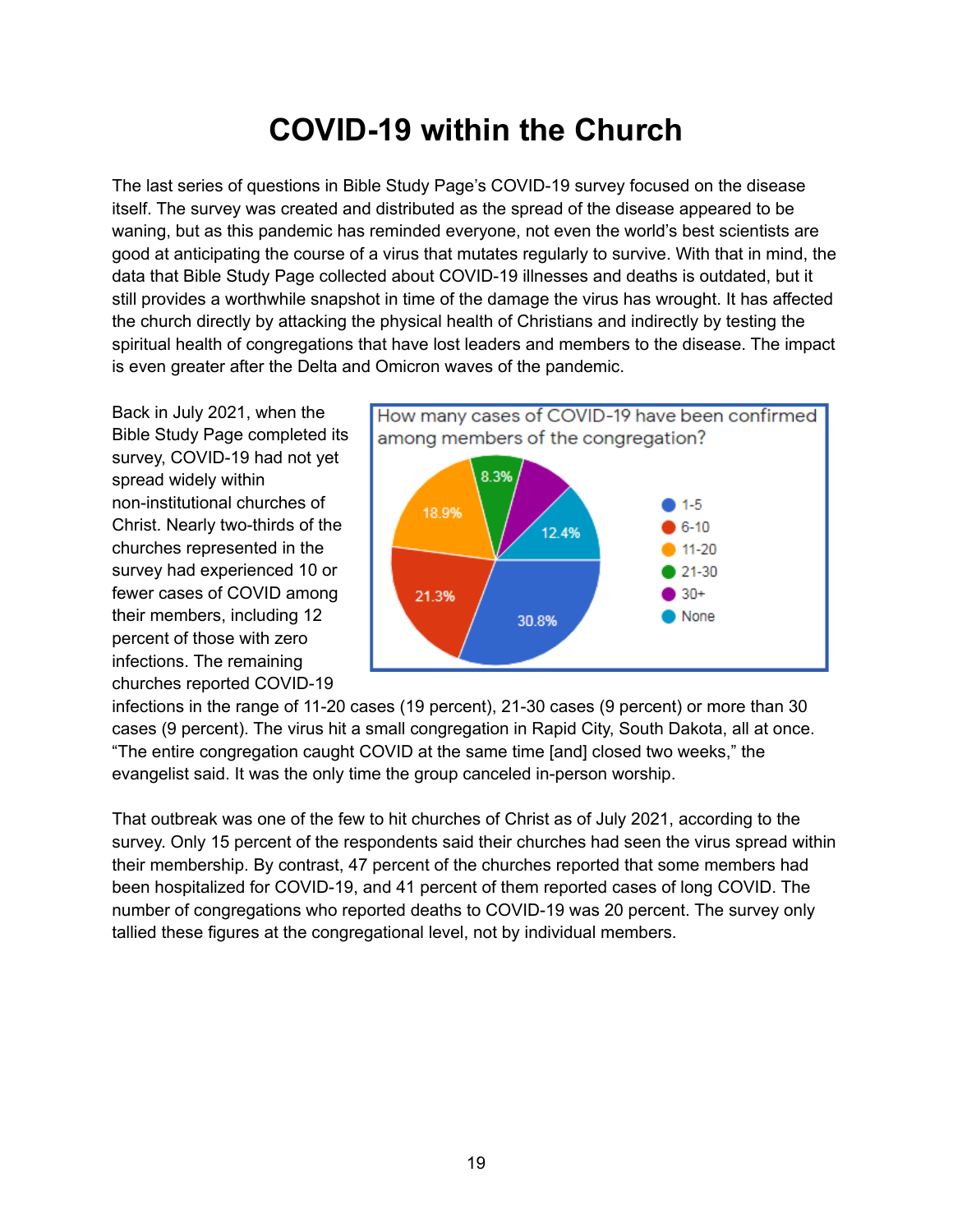#### **Conclusion**

Two years into the pandemic, medical experts are anxiously anticipating the time when COVID-19 will reach the [endemic](https://mashable.com/article/what-does-endemic-mean-covid) stage of being perpetual yet also relatively stable, [predictable](https://www.cnbc.com/2022/02/24/moderna-says-covid-is-entering-an-endemic-phase-but-annual-vaccines-will-be-needed.html) and [manageable.](https://www.cnbc.com/2022/02/24/moderna-says-covid-is-entering-an-endemic-phase-but-annual-vaccines-will-be-needed.html) Brethren in churches of Christ may be wondering the same thing about the virus but in a spiritual context. Although the Bible Study Page survey showed that congregations by and large adapted well to COVID-19 in the short term, it also showed that the disease wreaked more than physical havoc within some churches in America. The open question is just how longlasting the impact will be.

The outlook is not all bad. Evidence abounded in the survey that many brethren in churches of Christ rightly perceived COVID-19 as a test of faith and responded accordingly: "Consider it all joy, my brothers and sisters, when you encounter various trials, knowing that the testing of your faith produces endurance. And let endurance have its perfect result, so that you may be perfect and complete, lacking in nothing." (James 1:2-4).

A deacon in Georgia said his fellow saints are "more zealous than pre-COVID." An evangelist in Indiana reported church growth "both spiritually and numerically." A preacher in Virginia who also serves as an elder said the group there "safely and peacefully navigated this plague." An elder in Ohio added: "If anything, I believe one result was an even stronger bond among the membership. From an elder's perspective, I couldn't have asked for better cooperation and unity from the membership." In one Louisiana congregation, an elder noted that the brethren stayed in touch each week when they couldn't meet in the early days of the pandemic, and they returned to services at the first opportunity.

By the time of the Bible Study Page survey, a congregation of more than 200 people in Florida had experienced 11-20 cases of COVID-19, including some that resulted in hospitalizations and long COVID. But an elder there shared encouraging comments through it all. "We were united in peace and love," he said. "Our contribution remained the same and attendance/participation grew during the pandemic. We were able to reach more people via technology and [maintain] loving relationships. It has been a challenging year, but it has reaped many blessings."

The evangelist for another similar-sized church in Florida that experienced even more cases was equally grateful for how brethren weathered the pandemic. Strong elders and patient members were key to that result. "The congregation came together to support those affected physically and economically," the preacher said. "Special efforts were made to show love to elderly and shut-in members, as well as celebrate the graduations and weddings of the young people, though not by traditional means. … The consistent attitude among the brethren has been love and preferring others as much as possible so we can support and encourage each other during this difficult time."

Unfortunately, brethren in some churches did not respond as well to the test of faith posed by the pandemic. This included congregations in Florida. One elder reported that at the church he